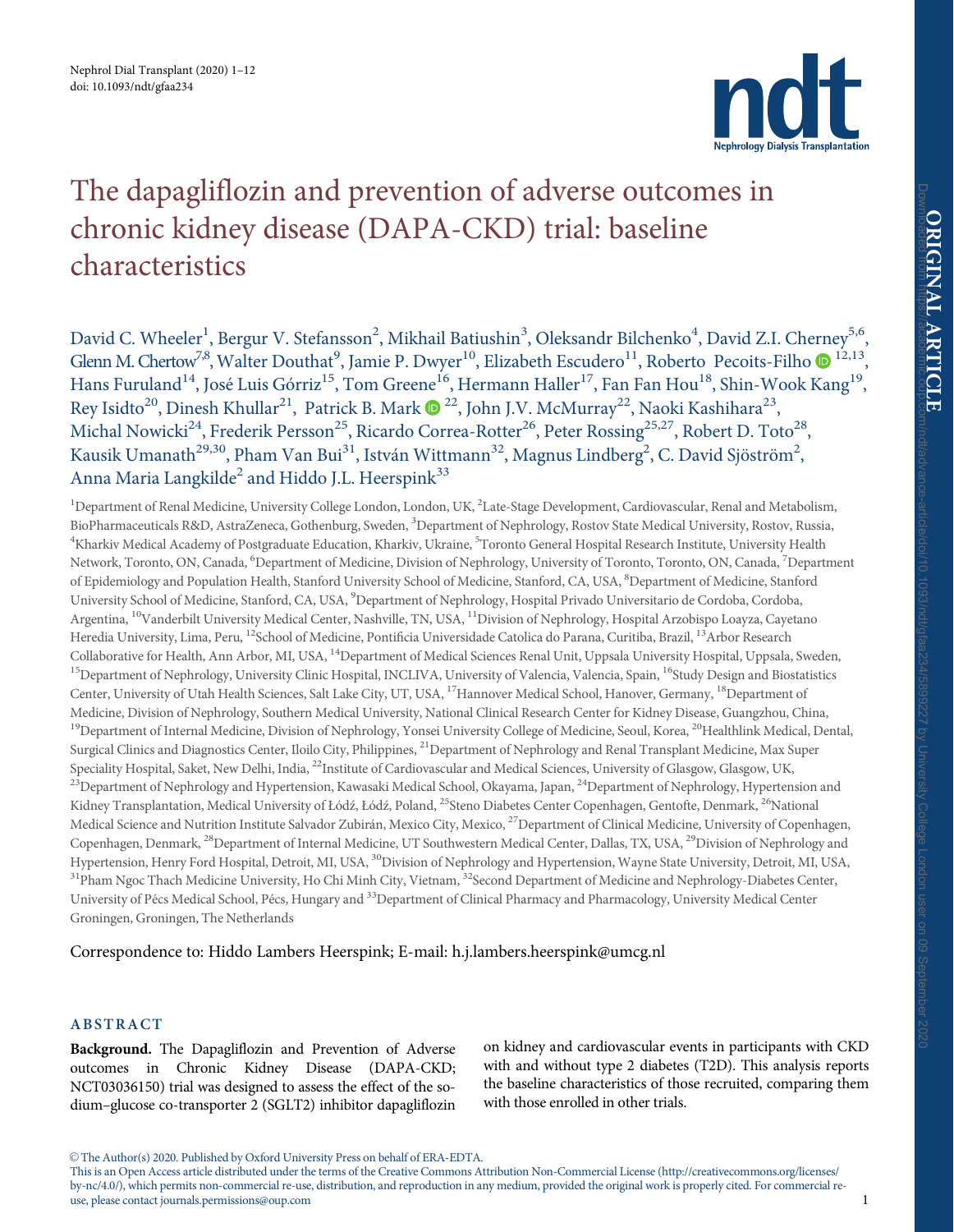# <span id="page-1-0"></span>KEY LEARNING POINTS

#### What is already known about this subject?

- In large cardiovascular (CV) outcome trials of patients with type 2 diabetes (T2D), sodium–glucose co-transporter 2 (SGLT2) inhibitors have demonstrated beneficial effects on CV outcomes.
- The Canagliflozin and Renal Events in Diabetes with Established Nephropathy Clinical Evaluation demonstrated that the SGLT2 inhibitor canagliflozin reduced the risk of kidney failure and CV outcomes in patients with T2D and chronic kidney disease (CKD; estimated glomerular filtration rate  $30-<$ 90 mL/min/1.73 m<sup>2</sup>; urinary albumin: creatinine ratio  $>$ 300–5000 mg/g) who were already receiving an angiotensin-converting enzyme inhibitor (ACEi) or an angiotensin receptor blocker (ARB).
- The kidney protective effects of SGLT2 inhibitors may involve not only improvements in metabolic parameters, but also favourable changes to glomerular haemodynamics, and so SGLT2 inhibitors may also be beneficial to patients with non-diabetic kidney disease.

#### What this study adds?

- The Dapagliflozin and Prevention of Adverse outcomes in CKD (DAPA-CKD) trial tested the hypothesis that compared with placebo, the SGLT2 inhibitor dapagliflozin is superior in reducing the risk of kidney and CV events in a broad group of patients with CKD, the vast majority of whom are already receiving ACEis/ ARBs.
- The DAPA-CKD trial has enrolled a group of participants with a variety of kidney diseases and will allow assessment of SGLT2 inhibition in a broad cohort of patients with proteinuric CKD.

#### What impact this may have on practice or policy?

• In the context of other trials in this field, the DAPA-CKD trial will provide unique insights into whether dapagliflozin confers kidney protection in patients with CKD and diverse kidney disease aetiologies.

Methods. In DAPA-CKD, 4304 participants with a urinary albumin: creatinine ratio (UACR)  $\geq$  200 mg/g and estimated glomerular filtration rate (eGFR) between 25 and 75 mL/min/  $1.73 \text{ m}^2$  were randomized to dapagliflozin 10 mg once daily or placebo. Mean eGFR was  $43.1 \text{ mL/min}/1.73 \text{ m}^2$  and median UACR was 949 mg/g (108 mg/mmol).

Results. Overall, 2906 participants (68%) had a diagnosis of T2D and of these, 396 had CKD ascribed to a cause other than diabetes. The most common causes of CKD after diabetes  $(n = 2510)$  were ischaemic/hypertensive nephropathy  $(n = 687)$ 

and chronic glomerulonephritis ( $n = 695$ ), of which immunoglobulin A nephropathy ( $n = 270$ ) was the most common. A total of 4174 participants (97%) were receiving an angiotensinconverting enzyme inhibitor or angiotensin receptor blocker, 1882 (43.7%) diuretics, 229 (5.3%) mineralocorticoid receptor antagonists and 122 (2.8%) glucagon-like peptide 1 receptor agonists. In contrast to the Canagliflozin and Renal Events in Diabetes with Established Nephropathy Clinical Evaluation (CREDENCE), the DAPA-CKD trial enrolled participants with CKD due to diabetes and to causes other than diabetes. The mean eGFR of participants in the DAPA-CKD trial was 13.1 mL/min/1.73 m<sup>2</sup> lower than in CREDENCE, similar to that in the Finerenone in Reducing Kidney Failure and Disease Progression in DKD (FIDELIO-DKD) trial and the Study Of diabetic Nephropathy with AtRasentan (SONAR).

Conclusions. Participants with a wide range of underlying kidney diseases receiving renin–angiotensin system blocking therapy have been enrolled in the DAPA-CKD trial. The trial will examine the efficacy and safety of dapagliflozin in participants with CKD Stages 2–4 and increased albuminuria, with and without T2D.

Keywords: chronic kidney disease, dapagliflozin, randomized controlled clinical trial, sodium–glucose co-transporter-2 inhibitor

# INTRODUCTION

In large clinical trials recruiting participants with type 2 diabetes (T2D), sodium–glucose co-transporter 2 (SGLT2) inhibitors have demonstrated beneficial effects on cardiovascular (CV) and kidney outcomes that extend beyond glycaemic control  $[1-4]$ . One of these trials, and the first dedicated renal trial—the Canagliflozin and Renal Events in Diabetes with Established Nephropathy Clinical Evaluation (CREDENCE) involved participants with T2D and chronic kidney disease (CKD). CREDENCE recruited individuals with an estimated glomerular filtration rate (eGFR) of  $30 - \leq 90 \text{ mL/min} / 1.73 \text{ m}^2$ and a urinary albumin:creatinine ratio (UACR) >300–5000 mg/g]. It demonstrated that the benefits of SGLT2 inhibitors on clinical outcomes extended to participants with T2D and CKD who were already receiving an angiotensin-converting enzyme inhibitor (ACEi) or an angiotensin receptor blocker (ARB) as background renoprotective therapy [\[4](#page-11-0)].

An acute reduction in eGFR along with a reduction in albuminuria is observed on commencing SGLT2 inhibitors, even in participants with good glycaemic control [\[5](#page-11-0)]. This, in conjunction with strong experimental data [[6\]](#page-11-0), has led to speculation that the renoprotective effects of SGLT2 inhibitors may involve not only improvements in metabolic parameters, but also favourable changes to glomerular haemodynamics [\[7–9\]](#page-11-0). Thus, like ACEi and ARBs [[10–12\]](#page-11-0), SGLT2 inhibitors may also be beneficial to patients with non-diabetic kidney disease (DKD). The Dapagliflozin and Prevention of Adverse outcomes in CKD (DAPA-CKD) trial tested the hypothesis that compared with placebo, the SGLT2 inhibitor dapagliflozin is superior in reducing the risk of kidney and CV events in a broad group of participants with CKD, the vast majority of whom are already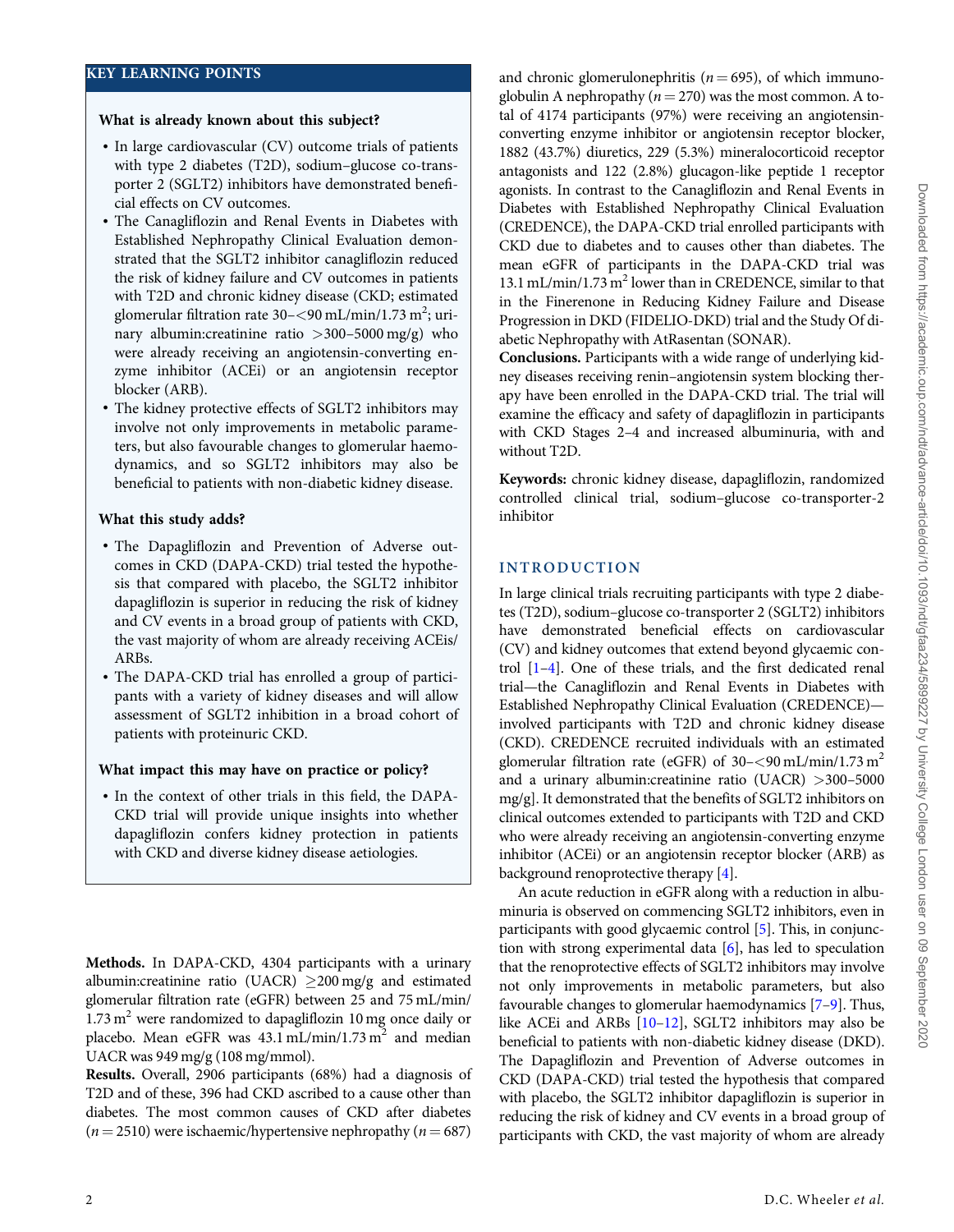<span id="page-2-0"></span>receiving ACEis/ARBs. Unlike CREDENCE, the DAPA-CKD trial included participants with CKD but without T2D, to explore whether the benefits of SGLT2 inhibitors extend to patients with non-DKD [[13](#page-11-0)]. Here we describe the baseline characteristics of participants enrolled in the DAPA-CKD trial and compare these with characteristics of participants included in other recent trials involving participants with T2D and/or CKD from other causes reporting kidney outcomes as primary endpoints.

## MATERIALS AND METHODS

#### Study design

The DAPA-CKD trial (NCT03036150) is a randomized, double-blind, parallel group, placebo-controlled trial that enrolled patients with CKD to evaluate the effects of dapagliflozin 10 mg once daily compared with placebo in patients receiving standard care, including either recommended doses or, if not, an individual maximum tolerated dose below the maximum recommended dose of an ACEi/ARB. The study design for the DAPA-CKD trial has been published [[13\]](#page-11-0).

#### **Participants**

Eligible participants had CKD with an eGFR  $\geq$ 25– $\leq$ 75 mL/ min/1.73 m<sup>2</sup> and a UACR  $\geq$ 200– $\leq$ 5000 mg/g (22.6–565 mg/ mmol). Participants meeting these criteria could be enrolled whether or not their kidney disease was thought to be due to T2D. Participants with type 1 diabetes (T1D), autosomal dominant or recessive polycystic kidney disease, lupus nephritis or anti-neutrophilic cytoplasmic autoantibody-associated vasculitis were excluded. Participants who had received cytotoxic or immunosuppressive therapy for primary or secondary kidney disease in the 6 months prior to study enrolment, had a history of organ (including kidney) transplantation and were receiving therapy with an SGLT2 inhibitor within 8 weeks prior to enrolment were also excluded [[13](#page-11-0)]. Randomization was capped so that a minimum of 30% of participants were assigned to either the diabetic or non-diabetic subgroups. Capping was also used to limit the proportion of participants with an eGFR 60–75 mL/  $min/1.73$  m<sup>2</sup> to <10%. Participants were maintained on a stable and individualized maximum tolerated dose of an ACEi or ARB for at least 4 weeks before screening, if not contraindicated. Participants with documented ACEi or ARB intolerance were allowed to participate in the study. Investigators were strongly encouraged to provide concordant care for all other health conditions in accordance with clinical practice guidelines.

#### Procedures

After randomization, face-to-face visits were scheduled after 2 weeks, at 2, 4 and 8 months and thereafter at 4-month intervals. At each follow-up visit, data about achieving endpoints, occurrence of adverse events, use of concomitant therapies and adherence to trial drug were collected. Additionally, vital signs were recorded and blood and urine were collected for laboratory analysis as previously described [\[13](#page-11-0)]. The statistical assumptions and approach to analysis has been described previously  $[13]$ .

#### **Outcomes**

The primary composite endpoint of the DAPA-CKD trial is the worsening of kidney function, defined as sustained  $\geq$ 50% decline in eGFR, occurrence of end-stage kidney disease or death due to kidney disease, or a CV death. Secondary and exploratory endpoints have been previously described [[13](#page-11-0)].

#### Comparator trials

DKD studies. We compared the baseline characteristics of participants with T2D enrolled in the DAPA-CKD trial with those of participants enrolled in other contemporary Phase 3 trials enrolling patients with DKD and which assessed kidney outcomes as the primary endpoint. We identified three such studies: CREDENCE [\[4\]](#page-11-0), the Finerenone in Reducing Kidney Failure and Disease Progression in DKD (FIDELIO-DKD) trial [[14](#page-11-0)] and the Study Of diabetic Nephropathy with AtRasentan (SONAR) [\[15\]](#page-11-0). We also identified two other ongoing kidney outcomes studies—Study of Heart and Kidney Protection With Empagliflozin (EMPA-KIDNEY; NCT03594110) [\[16\]](#page-11-0) and the research study to see how semaglutide works compared with placebo in people with T2D and CKD (FLOW; NCT03819153) [[17](#page-11-0)]—recruiting participants with T2D (participants with T1D are included in the EMPA-KIDNEY study) and CKD, for which baseline characteristics of the participants have not yet been published. For these studies, participants were compared with those recruited into the DAPA-CKD trial based on the eligibility criteria ([Table 1](#page-3-0)).

Non-DKD trials. To compare the number of non-diabetic participants randomized in the DAPA-CKD trial to other relevant studies, we searched for Phase 3 randomized trials using therapeutic interventions in participants with non-DKDs reporting kidney outcomes as the primary endpoint. We found two completed trials that had recruited patients with immunoglobulin A (IgA) nephropathy (IgAN). The Therapeutic Evaluation of Steroids in IgAN Global trial (TESTING) [\[18\]](#page-11-0) and the Supportive Versus Immunosuppressive Therapy for the Treatment of Progressive IgAN (STOP-IgAN) trial [\[19\]](#page-11-0) both tested conventional immunosuppressive regimens against continued supportive care. Two ongoing trials examining the progression of CKD in participants with IgAN—A Study of the Effect and Safety of Sparsentan in the Treatment of Patients With IgAN (PROTECT) [[20](#page-11-0)] and the Efficacy and Safety of Nefecon in Patients With Primary IgAN (NefIgArd) study [[21](#page-11-0)]—were also identified.

#### RESULTS

#### Recruitment

The first participant was enrolled on 2 February 2017 and the first randomization occurred on 13 February 2017. Recruitment closed in the majority of participating countries on 6 July 2018. Recruitment in India, the USA and Canada was open until 19 October 2018, recruiting 4094 participants for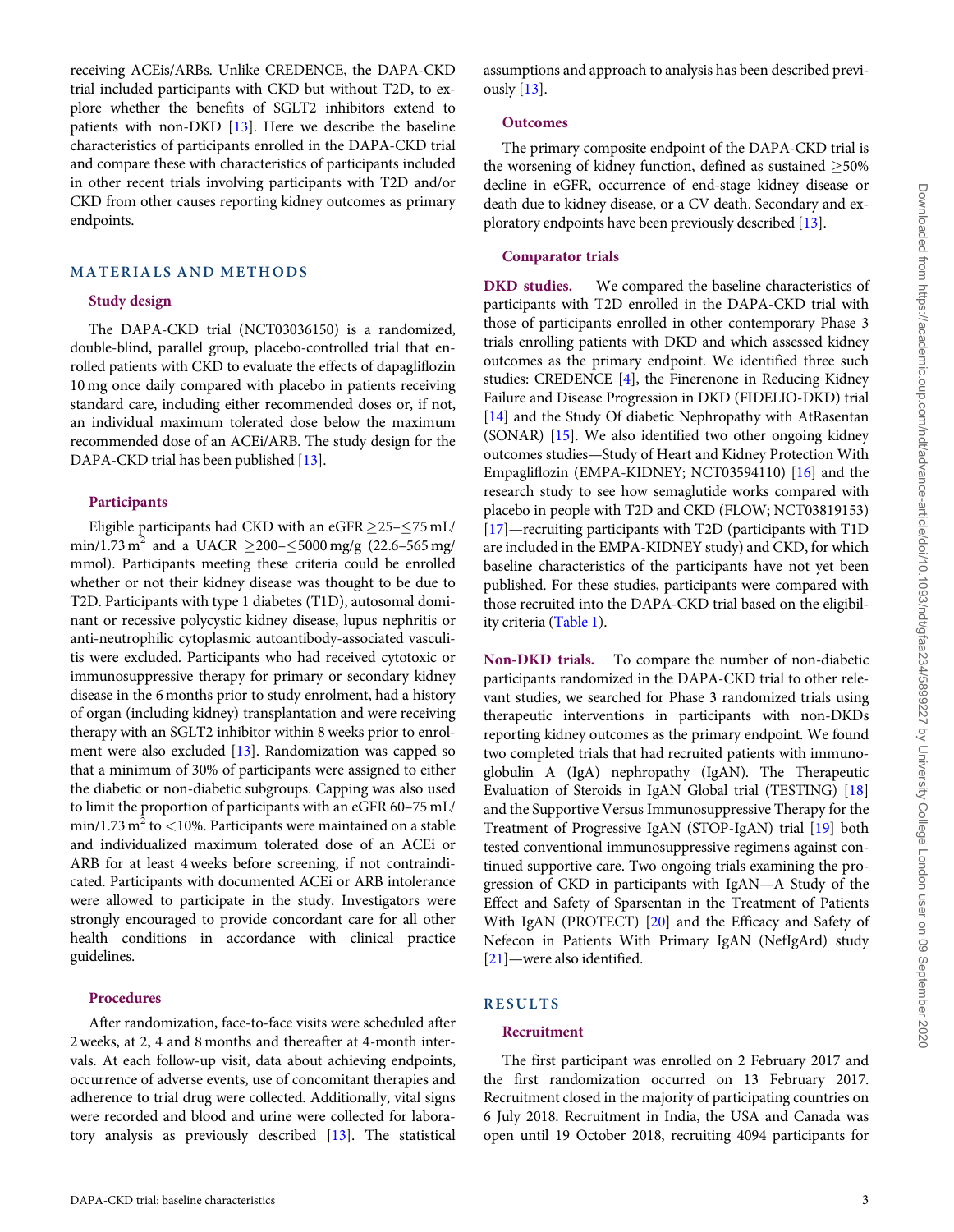<span id="page-3-0"></span>

| Table 1. Comparison of eligibility criteria for the DAPA-CKD trial and other contemporary Phase 3 trials recruiting participants with CKD and T2D |  |  |  |
|---------------------------------------------------------------------------------------------------------------------------------------------------|--|--|--|
| (from clinicaltrials.gov)                                                                                                                         |  |  |  |

| Parameter                 | DAPA-CKD                                  | <b>EMPA-KIDNEY</b>                                                        | <b>FLOW</b>                                                                             |
|---------------------------|-------------------------------------------|---------------------------------------------------------------------------|-----------------------------------------------------------------------------------------|
| Study drug                | Dapagliflozin                             | Empagliflozin                                                             | Semaglutide                                                                             |
| Comparator                | Placebo                                   | Placebo                                                                   | Placebo                                                                                 |
| Recruitment               | 4000                                      | 6000                                                                      | 3160                                                                                    |
| Non-diabetic CKD included | Yes                                       | Yes                                                                       | No.                                                                                     |
| T <sub>1</sub> D          | Excluded                                  | Included                                                                  | Excluded                                                                                |
| Background ACEi/ARB       | Unless not tolerated                      | Unless not tolerated or not indicated                                     | Unless not tolerated or<br>contraindicated                                              |
| Age (years)               | >18                                       | >18                                                                       | $>18$ (Japan $>20$ )                                                                    |
| eGFR range                | $>$ 25– $<$ 75 mL/min/1.73 m <sup>2</sup> | $>$ 20– $<$ 90 mL/min/1.73 m <sup>2</sup>                                 | $>$ 25- $\leq$ 75 mL/min/1.73 m <sup>2</sup>                                            |
| UACR range                | $>$ 200 mg/g to $<$ 5000 mg/g             | $\geq$ 200 mg/g if eGFR $\geq$ 45 to<br>$<$ 90 mL/min/1.73 m <sup>2</sup> | $>$ 300– $<$ 5000 mg/g,<br>$>$ 100 mg/g if eGFR<br>$\leq$ 50 mL/min/1.73 m <sup>2</sup> |

randomization. Recruitment in China opened on 2 December 2019 and was ongoing until the trial end date of 3 April 2020, recruiting 210 participants from this country. Overall, 4304 were enrolled in the trial.

#### Patient characteristics

The mean age of the participants in the DAPA-CKD trial was 61.8 years and 66.9% were men ([Table 2\)](#page-4-0). There was a mix of races in the participants, with 53.2% White, 34.1% Asian and 4.4% Black. The mean systolic/diastolic blood pressure was 137/78 mmHg. The overall mean body mass index (BMI) was 29.5 kg/m<sup>2</sup> and the mean haemoglobin A1c (HbA<sub>1c</sub>) was 7.1% (54 mmol/mol). Overall, the mean eGFR was 43.1 mL/min/  $1.73 \text{ m}^2$ . Among the 4304 participants enrolled, 624 (14.5%), 1898 (44.1%), 1328 (30.9%) and 454 (10.5%) had an eGFR <30,  $\geq$ 30-<45,  $\geq$ 45-<60 and  $\geq$ 60 mL/min/1.73 m<sup>2</sup>, respectively. The median UACR was 949.3 mg/g (107.3 mg/mmol) with 1 (0.0%), 444 (10.3%) and 3859 (89.7%) participants having a UACR <30, 30–300 and >300 mg/g (<3.39, 3.39–33.9, >33.9 mg/mmol), respectively [\(Table 2\)](#page-4-0). The proportion of participants in the eGFR categories  $<$  30,  $\geq$  30– $<$  45,  $\geq$  45– $<$  60 and  $\geq$ 60 mL/min/1.73 m<sup>2</sup> and UACR categories  $\leq$ 300,  $>$ 300–  $1000, >1000$ – $\leq$ 3000 and  $>$ 3000 mg/g are shown in [Figure 1](#page-4-0).

Of the 4304 randomized participants, 2888 had a history of T2D at the start of the trial. Of the participants with no history of diabetes, 19 had  $HbA_{1c} \geq 6.5\%$  (48 mmol/mol) at Visit 1 (enrolment) and 2 (randomization) and thus fulfilled criteria for a diagnosis of diabetes. Therefore 2906 participants (67.5%) had a diagnosis of diabetes at baseline and were included in the diabetes subgroup in subsequent analyses ([Figure 2a](#page-5-0)).

#### Causes of CKD

In participants without T2D, the most common investigator-reported cause of CKD was chronic glomerulonephritis ( $n = 598$ ), followed by ischaemic/hypertensive nephropathy ( $n = 487$ ) ([Table 3](#page-6-0) and [Figure 2B\)](#page-5-0). The cause of CKD was considered 'unknown' in 167 participants without diabetes. In 396 participants in the diabetic population, CKD was not attributed to diabetic nephropathy by the investigator ([Figure 2C\)](#page-5-0). The cause of CKD was based on kidney biopsy in 373 (12.8%) of the participants with T2D and 500 (35.8%) of the participants without T2D.

#### Concomitant diseases

Overall, a history of CV disease was recorded in 37.4% of participants, 10.9% had a history of heart failure, 9.1% had a history of myocardial infarction and 6.9% had a history of stroke [\(Table 3\)](#page-6-0). Among patients with T2D, the mean time since diabetes was confirmed was 15 years and 44.1% had a history of CV disease. A history of heart failure was recorded for 12.4%, myocardial infarction for 11.0% and stroke for 7.9% of participants [\(Table 3\)](#page-6-0).

## Blood pressure, renoprotective and lipid-lowering medications

Although the intention was to recruit patients taking the maximum target dose or, if not, at individually maximum tolerated dose of ACEi or ARB, patients could still be included if intolerant of these drugs. In the overall study population, 130 participants (3.0%) were not taking either medication at the baseline visit (Visit 2). More participants were being treated with ARBs (66.7%) than ACEis (31.5%; [Table 4\)](#page-7-0), while 229 (5.3%) were taking a mineralocorticoid receptor antagonist (MRA) and 3 participants (0.1%) were receiving a direct renin inhibitor. After ACEi/ARBs, calcium channel blockers were the most commonly prescribed blood pressure medication (50.7%), followed by diuretics (43.7%) and beta-blockers (39.0%). Statins were prescribed for 64.9% participants at baseline in the overall study population, with a higher proportion of participants with T2D (71.6%) receiving this class of medication than those without diabetes (50.9%).

### Medications for treatment of diabetes

Almost all participants with T2D (93.16%) were receiving glucose-lowering medications, with more than half (55.0%) receiving insulin [\(Table 4\)](#page-7-0). Of the oral glucose-lowering agents, biguanides predominated (42.8%), followed by sulphonylureas (26.6%) and dipeptidyl peptidase-4 inhibitors (25.5%). Only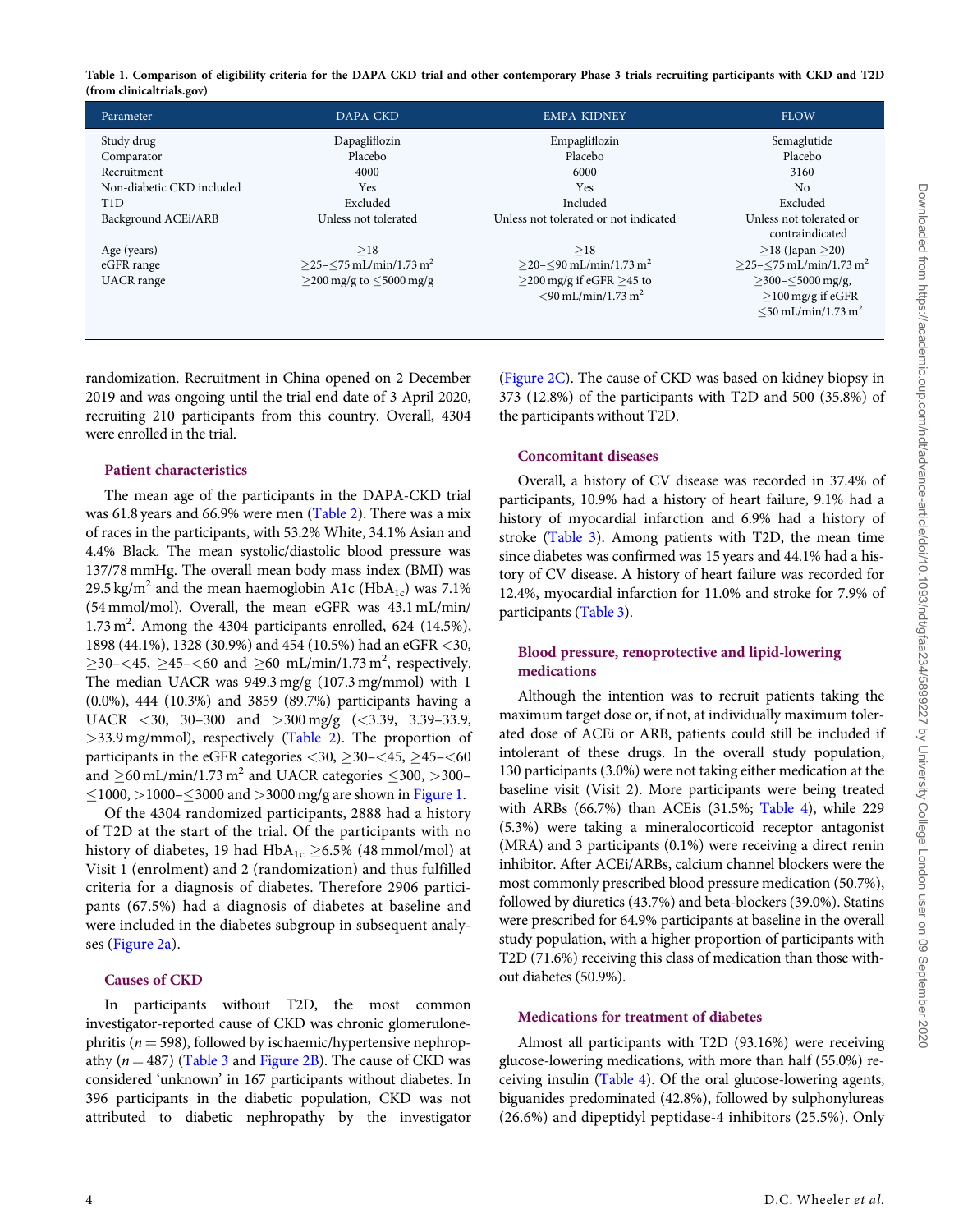<span id="page-4-0"></span>

| Table 2. DAPA-CKD trial participant demographics and baseline clinical chemistry according to baseline diabetes status (full analysis set) |  |  |  |  |  |  |
|--------------------------------------------------------------------------------------------------------------------------------------------|--|--|--|--|--|--|
|--------------------------------------------------------------------------------------------------------------------------------------------|--|--|--|--|--|--|

| Characteristic                                        | Overall      | With T2D     | Without T2D  |
|-------------------------------------------------------|--------------|--------------|--------------|
|                                                       | $(N = 4304)$ | $(n=2906)$   | $(n=1398)$   |
| Age (years), mean (SD)                                | 61.8(12.1)   | 64.4 (9.7)   | 56.4 (14.6)  |
| $\leq$ 65 years, n (%)                                | 2486 (57.8)  | 1507 (51.9)  | 979 (70.0)   |
| >65 years, $n$ (%)                                    | 1818 (42.2)  | 1399(48.1)   | 419(30.0)    |
| Gender, $n$ $(\%)$                                    |              |              |              |
| Male                                                  | 2879 (66.9)  | 1941 (66.8)  | 938 (67.1)   |
| Female                                                | 1425(33.1)   | 965 (33.2)   | 460 (32.9)   |
| Race, $n$ (%)                                         |              |              |              |
| White                                                 | 2290 (53.2)  | 1541 (53.0)  | 749 (53.6)   |
| Black                                                 | 191(4.4)     | 137(4.7)     | 54 (3.9)     |
| Asian                                                 | 1467 (34.1)  | 932 (32.1)   | 535 (38.3)   |
| American Indian/Alaska native                         | 136(3.2)     | 111(3.8)     | 25(1.8)      |
| Other                                                 | 220(5.1)     | 185(6.4)     | 35(2.5)      |
| Region, $n$ (%)                                       |              |              |              |
| Asia                                                  | 1346 (31.3)  | 841 (28.9)   | 505 (36.1)   |
| Europe                                                | 1233 (28.7)  | 771 (26.5)   | 462(33.0)    |
| North America                                         | 813 (18.9)   | 623(21.4)    | 190(13.6)    |
| Latin/South America                                   | 912 (21.2)   | 671(23.1)    | 241 (17.2)   |
| Blood pressure (mmHg), mean (SD)                      |              |              |              |
| Systolic                                              | 137.1 (17.4) | 139.2 (17.3) | 132.6 (16.7) |
| Diastolic                                             | 77.5 (10.5)  | 76.5(10.1)   | 79.6 (10.9)  |
| Systolic blood pressure categories, $n$ (%)           |              |              |              |
| $>130$ mmHg                                           | 2762 (64.2)  | 2033(70.0)   | 729 (52.1)   |
| $>140$ mmHg                                           | 1684(39.1)   | 1273 (43.8)  | 411 (29.4)   |
| Mean BMI $(kg/m2)$                                    | $n = 4296$   | $n = 2899$   | $n = 1397$   |
|                                                       | 29.5         | 30.3         | 27.9         |
| $HbA_{1c}$                                            | $n = 4284$   | $n = 2893$   | $n = 1391$   |
| % mean (SD)                                           | 7.1(1.7)     | 7.8(1.7)     | 5.6(0.4)     |
| mmol/mol, mean (SD)                                   | 54 (19)      | 62(19)       | 38(4)        |
| Haemoglobin (g/L), mean (SD)                          | $n = 4278$   | $n = 2892$   | $n = 1386$   |
|                                                       | 128.3(18.1)  | 125.9 (17.9) | 133.1 (17.6) |
| Serum creatinine (mg/dL), mean (SD)                   | 1.7(0.5)     | 1.6(0.5)     | 1.8(0.5)     |
| eGFR (mL/min/1.73 m <sup>2</sup> ), mean (SD)         | 43.1 (12.4)  | 43.8 (12.6)  | 41.7(11.7)   |
| eGFR categories(mL/min/1.73 m <sup>2</sup> ), $n$ (%) |              |              |              |
| $\geq 60$                                             | 454 (10.5)   | 348 (12.0)   | 106(7.6)     |
| $45 - 59$                                             | 1328 (30.9)  | 918 (31.6)   | 410 (29.3)   |
| $30 - 44$                                             | 1898 (44.1)  | 1239 (42.6)  | 659 (47.1)   |
| $<$ 30                                                | 624 (14.5)   | 401(13.8)    | 223(16.0)    |
| Baseline UACR (mg/g), median                          | 949.3        | 1016.5       | 861.0        |
| Baseline median UACR categories, $n$ (%)              |              |              |              |
| $<$ 30 mg/g (Stage A1)                                | 1(0.0)       | 1(0.0)       | 0(0.0)       |
| 30-300 mg/g (Stage A2)                                | 444 (10.3)   | 308(10.6)    | 136(9.7)     |
| $>$ 300 mg/g (Stage A3)                               | 3859 (89.7)  | 2597 (89.4)  | 1262 (90.3)  |



FIGURE 1: Proportion of participants in the eGFR and UACR categories.

4.2% of participants with T2D were receiving a glucagon-like peptide-1 receptor agonist (GLP1-RA) and 3.4% were receiving thiazolidinediones.

# Comparisons of participants with and without T2D

Participants with T2D tended to be older than those without diabetes (mean age 64 versus 56 years) and the proportion  $\geq$ 65 years was greater (48% versus 30%), but both subgroups had a similar racial distribution (Table 2). Patients with diabetes had a higher BMI than those without diabetes (mean BMI 30.3 versus  $27.9 \text{ kg/m}^2$ ), were more likely to be hypertensive (98.3% versus 90.5%) and were more likely to be anaemic whether male (32.9% versus 19.7%) or female (18.1% versus 12.9%). The mean  $HbA_{1c}$  in patients with and without diabetes was 7.8% (62 mmol/mol) and 5.6% (38 mmol/mol), respectively. Those with T2D had a slightly higher mean eGFR compared with those without diabetes (43.8 versus 41.7 mL/  $min(1.73 \text{ m}^2)$  and a higher median level of albuminuria [1016.5 mg/g versus 861.0 mg/g (114.9 mg/mmol versus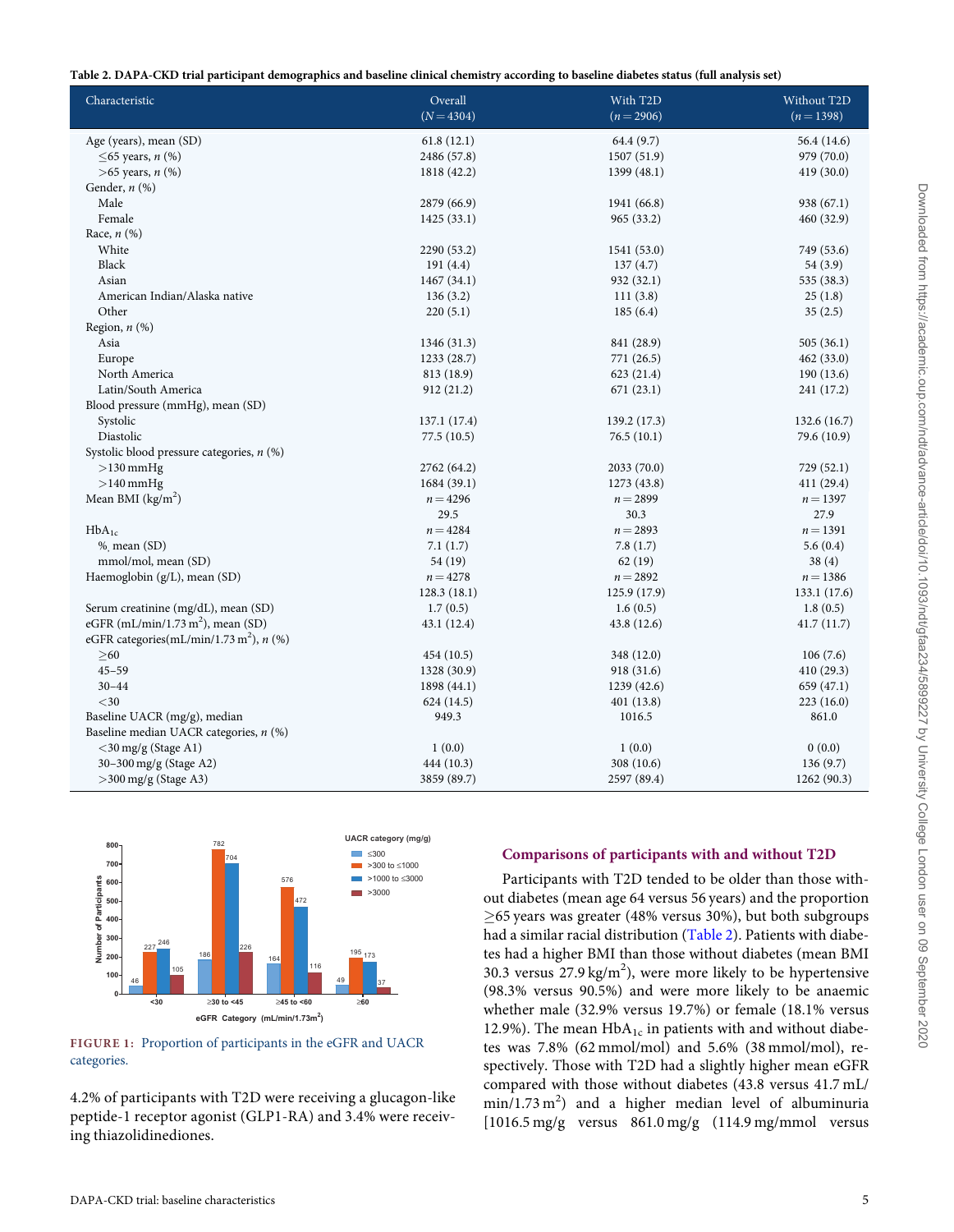<span id="page-5-0"></span>

FIGURE 2: Characteristics of study participants: (A) study participants by diabetes status, (B) investigator-reported causes of CKD in all study participants and (C) investigator-reported causes of CKD in study participants with T2D.

97.3 mg/mmol)]. Participants with T2D were more than twice as likely to have had a prior myocardial infarction (11.0% versus 5.1%) or history of heart failure (12.4 versus 7.7%; [Table 3](#page-6-0)).

# Comparison of the baseline characteristics of study participants of the DAPA-CKD trial with those of participants recruited into other contemporary diabetic nephropathy and other CKD trials

One other trial, CREDENCE [\[4\]](#page-11-0), assessed the clinical benefits and safety of an SGLT2 inhibitor in patients with T2D and CKD on a background of ACEi/ARB therapy; however, patients with non-DKD were not enrolled in this study [\(Table 5\)](#page-8-0). The DAPA-CKD trial participants with diabetes were racially more diverse and had a lower BMI compared with those enrolled in CREDENCE. The mean eGFR of the overall population of patients recruited to the DAPA-CKD trial was 13.1 mL/min/  $1.73 \text{ m}^2$  lower than in CREDENCE (43.1 versus 56.2 mL/min/ 1.73 m<sup>2</sup>, respectively). Overall, the UACR was similar to that in CREDENCE [949 (107) versus 927 mg/g (105 mg/mmol)] despite the lower level for inclusion in the DAPA-CKD trial (200 mg/g) compared with CREDENCE (300 mg/g). Comparing the populations with T2D, the median UACR value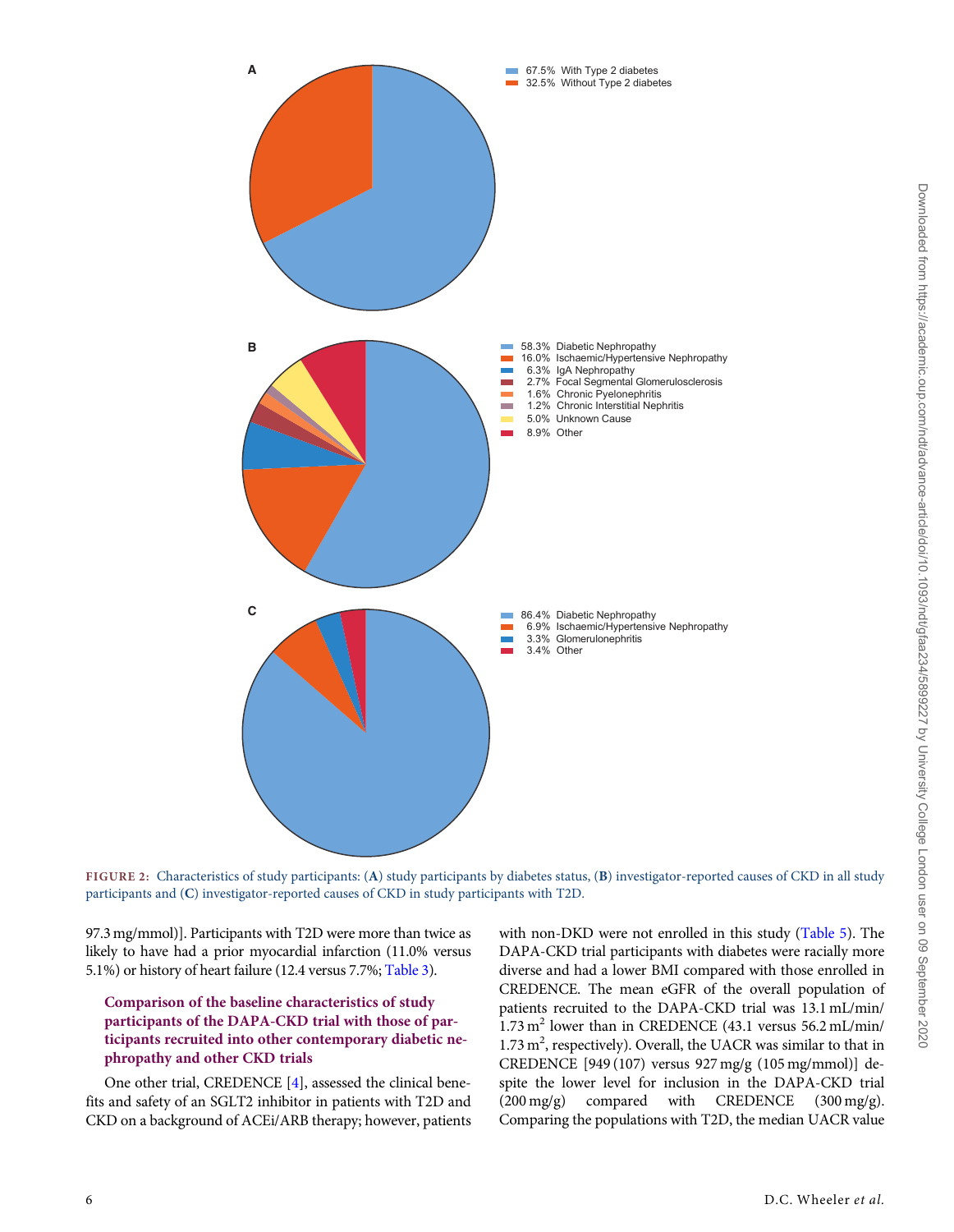<span id="page-6-0"></span>

| Table 3. CKD diagnosis and other baseline comorbidities according to baseline diabetes status (full analysis set) |  |  |
|-------------------------------------------------------------------------------------------------------------------|--|--|
|                                                                                                                   |  |  |

| Baseline comorbidities                 | Overall<br>$(N = 4304)$ | With T2D<br>$(n=2906)$ | Without T2D<br>$(n=1398)$ |
|----------------------------------------|-------------------------|------------------------|---------------------------|
|                                        |                         |                        |                           |
| Investigator reported aetiology of CKD |                         |                        |                           |
| Diabetic nephropathy                   | 2510 (58.3)             | 2510 (86.4)            | $\mathbf{0}$              |
| Ischaemic/hypertensive nephropathy     | 687 (16.0)              | 200(6.9)               | 487 (34.8)                |
| Chronic glomerulonephritis             | 695(16.1)               | 97(3.3)                | 598 (42.8)                |
| IgAN                                   | 270(6.3)                | 38(1.3)                | 232(16.6)                 |
| FSGS                                   | 115(2.7)                | 22(0.8)                | 93(6.7)                   |
| Membranous nephropathy                 | 43(1.0)                 | 10(0.3)                | 33(2.4)                   |
| Minimal change disease                 | 11(0.3)                 | 2(0.1)                 | 9(0.6)                    |
| Other                                  | 256(5.9)                | 25(0.9)                | 231(16.5)                 |
| Chronic pyelonephritis (infectious)    | 69(1.6)                 | 12(0.4)                | 57(4.1)                   |
| Chronic interstitial nephritis         | 53(1.2)                 | 13(0.4)                | 40(2.9)                   |
| Obstructive nephropathy                | 25(0.6)                 | 5(0.2)                 | 20(1.4)                   |
| Renal artery stenosis                  | 10(0.2)                 | 3(0.1)                 | 7(0.5)                    |
| Unknown                                | 214(5.0)                | 47(1.6)                | 167(11.9)                 |
| Other                                  | 41 $(1.0)$              | 19(0.7)                | 22(1.6)                   |
| Kidney biopsy performed                | 873 (20.3)              | 373 (12.8)             | 500 (35.8)                |
| Medical history and comorbidities      |                         |                        |                           |
| Obese (BMI $>$ 30 kg/m <sup>2</sup> )  | 1917 (44.5)             | 1437 (49.4)            | 480 (34.3)                |
| Hypertension                           | 4121 (95.7)             | 2856 (98.3)            | 1265(90.5)                |
| Duration of diabetes (years), mean     | N/A                     | 15.0                   | N/A                       |
| Any history of CV disease              | 1610 (37.4)             | 1281(44.1)             | 329 (23.5)                |
| Heart failure                          | 468 (10.9)              | 361 (12.4)             | 107(7.7)                  |
| Myocardial infarction                  | 392(9.1)                | 321(11.0)              | 71(5.1)                   |
| Percutaneous coronary intervention     | 294(6.8)                | 246(8.5)               | 48(3.4)                   |
| Coronary artery bypass graft           | 176(4.1)                | 163(5.6)               | 13(0.9)                   |
| Stroke                                 | 298 (6.9)               | 230(7.9)               | 68 (4.9)                  |
| Foot ulcer                             | 152(3.5)                | 151(5.2)               | 1(0.1)                    |
| Amputation                             | 181(4.2)                | 166(5.7)               | 15(1.1)                   |
| Neuropathy                             | 955 (22.2)              | 922(31.7)              | 33(2.4)                   |
| Anaemia                                |                         |                        |                           |
| Men                                    | 1231 (28.6)             | 955 (32.9)             | 276(19.7)                 |
| Women                                  | 708 (6.4)               | 527(18.1)              | 181 (12.9)                |

for DAPA-CKD [1017 mg/g (115 mg/mmol)] was similar to that for CREDENCE [927 mg/g (105 mg/mmol)]. The UACR in the DAPA-CKD, FIDELIO-DKD and SONAR studies was similar (949 versus 851 and 802 mg/g [107 versus 96 and 91 mg/mmol]) [\[14,](#page-11-0) [15](#page-11-0)]. The mean eGFR of the DAPA-CKD trial participants with T2D (43.8 mL/min/1.73 m<sup>2</sup>) was similar to that reported for two other completed trials, FIDELIO-DKD  $(44.3 \text{ mL/min}/1.73 \text{ m}^2)$  [[14\]](#page-11-0) and SONAR  $(43.8 \text{ mL/min}/1.73 \text{ m}^2)$  $1.73 \text{ m}^2$ ) [\[15\]](#page-11-0).

Unlike CREDENCE, patients intolerant of ACEi/ARB were eligible for the DAPA-CKD trial, although only 3% of participants were not recorded as receiving these medications at the time of recruitment as compared 0.1% in CREDENCE [[4](#page-11-0)]. This requirement for the use of prior renin–angiotensin system (RAS) blockade agents was also applied in the FIDELIO-DKD trial (99.9%) [\[14\]](#page-11-0), but was less stringent in the SONAR trial [\[15\]](#page-11-0), with 2% of patients not receiving these agents at baseline [[22](#page-11-0)]. Compared with these other studies, a similar proportion of participants with diabetes recruited into the DAPA-CKD trial were prescribed statins (72% in DAPA-CKD versus 69% in CREDENCE, 74% in FIDELIO-DKD and 78% in SONAR) and GLP1-RA (4.2% in DAPA-CKD and CREDENCE, 7.0% in FIDELO-DKD). Finally, the FLOW study of semaglutide [[17\]](#page-11-0) is recruiting participants with T2D with an eGFR range similar to that of the DAPA-CKD trial.

After DKD, chronic glomerulonephritis was the most common diagnosis of kidney disease in the DAPA-CKD trial, of which the largest group of participants had a diagnosis of IgAN. [Figure 3](#page-9-0) shows that the size of the IgAN cohort in the DAPA-CKD trial was larger than that of other recently completed IgAN trials.

# DISCUSSION

The DAPA-CKD trial has enrolled participants with albuminuria and a wide range of kidney diseases, the majority already receiving RAS blockade therapy. It is one of three large outcome trials (with CREDENCE and EMPA-KIDNEY) assessing the effects of SGLT2 inhibitors on the progression of CKD with kidney endpoints as the primary outcome. Notably, the study was stopped early following routine review by the Independent Data Monitoring Committee, who cited overwhelming efficacy [\[23\]](#page-11-0).

Unlike CREDENCE, the only SGLT2 inhibitor trial to have reported results to date [[4](#page-11-0)], the DAPA-CKD trial recruited patients with CKD both with and without T2D and will be the first SGLT2 inhibitor trial to report clinical outcome data in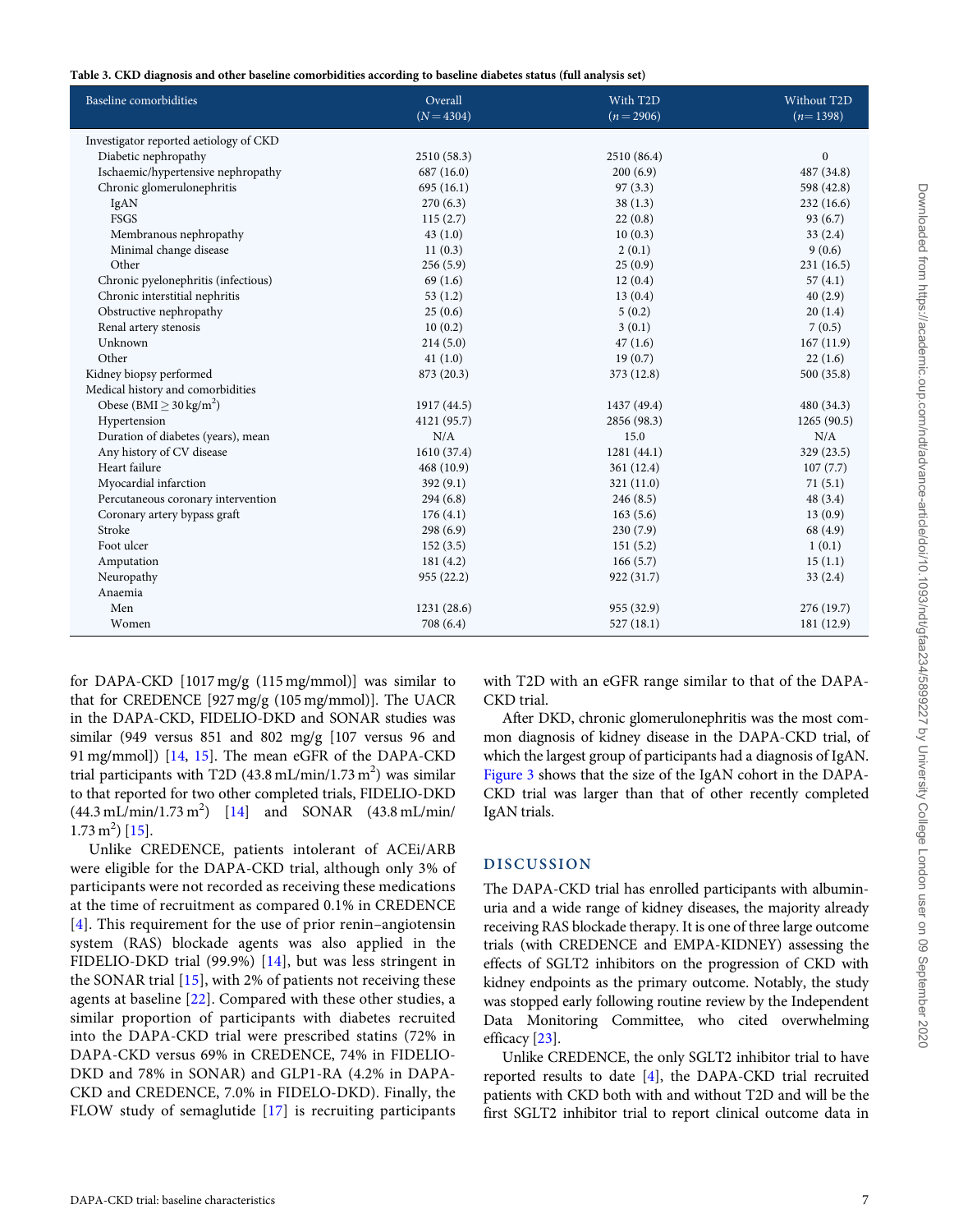#### <span id="page-7-0"></span>Table 4. Baseline medications according to baseline diabetes status (full analysis set)

| <b>Baseline</b> medication          | Overall      | With T2D         | Without T <sub>2D</sub> |
|-------------------------------------|--------------|------------------|-------------------------|
|                                     | $(N = 4304)$ | $(n=2906)$       | $(n=1398)$              |
| RAS blockade                        | 4174 (97.0)  | 2817 (96.9)      | 1357 (97.1)             |
| ACEi                                | 1354 (31.5)  | 894 (30.8)       | 460 (32.9)              |
| ARB                                 | 2870 (66.7)  | 1958 (67.4)      | 912 (65.2)              |
| Direct renin inhibitor              | 3(0.1)       | $\boldsymbol{0}$ | 3(0.2)                  |
| <b>ARNI</b>                         | 3(0.1)       | 3(0.1)           | $\mathbf{0}$            |
| Diuretic medication                 | 1882 (43.7)  | 1465(50.4)       | 417 (29.8)              |
| Loop diuretic                       | 1056(24.5)   | 841 (28.9)       | 215(15.4)               |
| Thiazide                            | 906(21.1)    | 715 (24.6)       | 191(13.7)               |
| <b>MRA</b>                          | 229(5.3)     | 171(5.9)         | 58 $(4.1)$              |
| Other diuretic                      | 27(0.6)      | 18(0.6)          | 9(0.6)                  |
| Phosphate binder                    | 48(1.1)      | 39(1.3)          | 9(0.6)                  |
| <b>ESA</b>                          | 89(2.1)      | 68(2.3)          | 21(1.5)                 |
| Potassium binder                    | 117(2.7)     | 88 (3.0)         | 29(2.1)                 |
| Beta-blocking agent                 | 1680 (39.0)  | 1267(43.6)       | 413 (29.5)              |
| Calcium channel blocker             | 2183 (50.7)  | 1549 (53.3)      | 634 (45.4)              |
| Lipid-lowering medication           | 2988 (69.4)  | 2206 (75.9)      | 782 (55.9)              |
| Statin                              | 2794 (64.9)  | 2082 (71.6)      | 712 (50.9)              |
| Other lipid-lowering medication     | 645(15.0)    | 452 (15.6)       | 193(13.8)               |
| Antithrombotic medication           | 2042 (47.4)  | 1649 (56.7)      | 393 (28.1)              |
| Antiplatelet agent                  | 1880 (43.7)  | 1543(53.1)       | 337 (24.1)              |
| Other antithrombotic medication     | 225(5.2)     | 158(5.4)         | 67(4.8)                 |
| Antihyperglycaemic medication       | 2725 (63.3)  | 2719 (93.6)      | 6(0.4)                  |
| Biguanide                           | 1250(29.0)   | 1244 (42.8)      | 6(0.4)                  |
| Sulphonylurea                       | 774 (18.0)   | 774 (26.6)       | $\mathbf{0}$            |
| DPP-4 inhibitor                     | 742 (17.2)   | 742 (25.5)       | $\mathbf{0}$            |
| Alpha-glucosidase inhibitor         | 99(2.3)      | 99 (3.4)         | $\mathbf{0}$            |
| GLP-1 receptor agonist              | 122(2.8)     | 122(4.2)         | $\mathbf{0}$            |
| Insulin                             | 1598 (37.1)  | 1598 (55.0)      | $\Omega$                |
| Thiazolidinedione                   | 91(2.1)      | 91(3.1)          | $\mathbf{0}$            |
| Other antihyperglycaemic medication | 89(2.1)      | 89(3.1)          | $\boldsymbol{0}$        |

Values presented as n (%).

ARNI, angiotensin receptor-neprilysin inhibitor; DPP-4, dipeptidyl peptidase-4; ESA, erythropoiesis-stimulating agents.

non-diabetic CKD patients. Inclusion of non-diabetic patients with CKD will help to determine whether the renoprotective effects of SGLT2 inhibitors demonstrated in CREDENCE [\[4](#page-11-0)] also extend to these individuals. Of the 2906 patients with T2D included, the mean duration of diabetes is broadly similar to other DKD studies, reflecting the fact that patients generally develop kidney disease several years after the diagnosis of T2D. All but 3% of participants were receiving ACEi/ARB at the time of enrolment.

The DAPA-CKD trial recruited participants with a mean baseline eGFR of  $43.1 \text{ mL/min}/1.73 \text{ m}^2$ ,  $13.1 \text{ mL/min}/1.73 \text{ m}^2$ lower than in CREDENCE, allowing assessment of renoprotection in a group of patients with more severely impaired kidney function than previously studied. The DAPA-CKD trial also included 624 patients (14.5%) with a baseline eGFR <30 mL/  $min/1.73$   $m^2$ . Although such participants were theoretically excluded from CREDENCE on the basis of blood results at screening visits, 174 (4%) CREDENCE participants had an eGFR  $\leq$ 30 mL/min/1.73 m<sup>2</sup> on the day of randomization (G. Bakris, submitted for publication). The only kidney outcome trial in participants with T2D and CKD to have recruited patients with a lower mean eGFR than DAPA-CKD was Reduction of End Points in Non-Insulin-Dependent Diabetes With the Angiotensin II Antagonist Losartan

(RENAAL)  $(41 \text{ mL/min}/1.73 \text{ m}^2)$  [\[24\]](#page-11-0). In comparison, the mean eGFR values of the SONAR  $(43.8 \text{ mL/min}/1.73 \text{ m}^2)$  [\[15,](#page-11-0) [22\]](#page-11-0) and FIDELIO-DKD  $(44.3 \text{ mL/min}/1.73 \text{ m}^2)$  [\[14\]](#page-11-0) populations are similar to the DAPA-CKD trial. These differences are likely to reflect the eGFR inclusion criteria for these trials, with CREDENCE having an upper cut-off of  $90 \text{ mL/min}/1.73 \text{ m}^2$ [[25](#page-11-0)] as compared with 75 mL/min/1.73 m<sup>2</sup> for the DAPA-CKD, FIDELIO-DKD and SONAR [[13–15](#page-11-0)] trials. In addition, the lower eGFR cut-off for CREDENCE was higher, at 30 mL/min/ 1.73 m<sup>2</sup>, than for the DAPA-CKD, SONAR and FIDELIO-DKD trials  $(25 \text{ mL/min}/1.73 \text{ m}^2)$ . Despite the inclusion criteria of the DAPA-CKD trial allowing recruitment of patients with a lower UACR than CREDENCE [200 mg/g (22.6 mg/mmol) compared with 300 mg/g (33.9 mg/mmol)], the median UACR values in the DAPA-CKD diabetic population were higher than in CREDENCE.

Even among patients with T2D, other causes of CKD are often identifiable. Of the 2906 participants with diabetes recruited into the DAPA-CKD trial, 2510 (86%) had been given a diagnosis of 'diabetic nephropathy' at baseline by the investigator, with 396 diagnosed with an alternative kidney disease. Among all participants with diabetes, 373 had undergone a kidney biopsy. These data are consistent with prior observational studies indicating that a high proportion of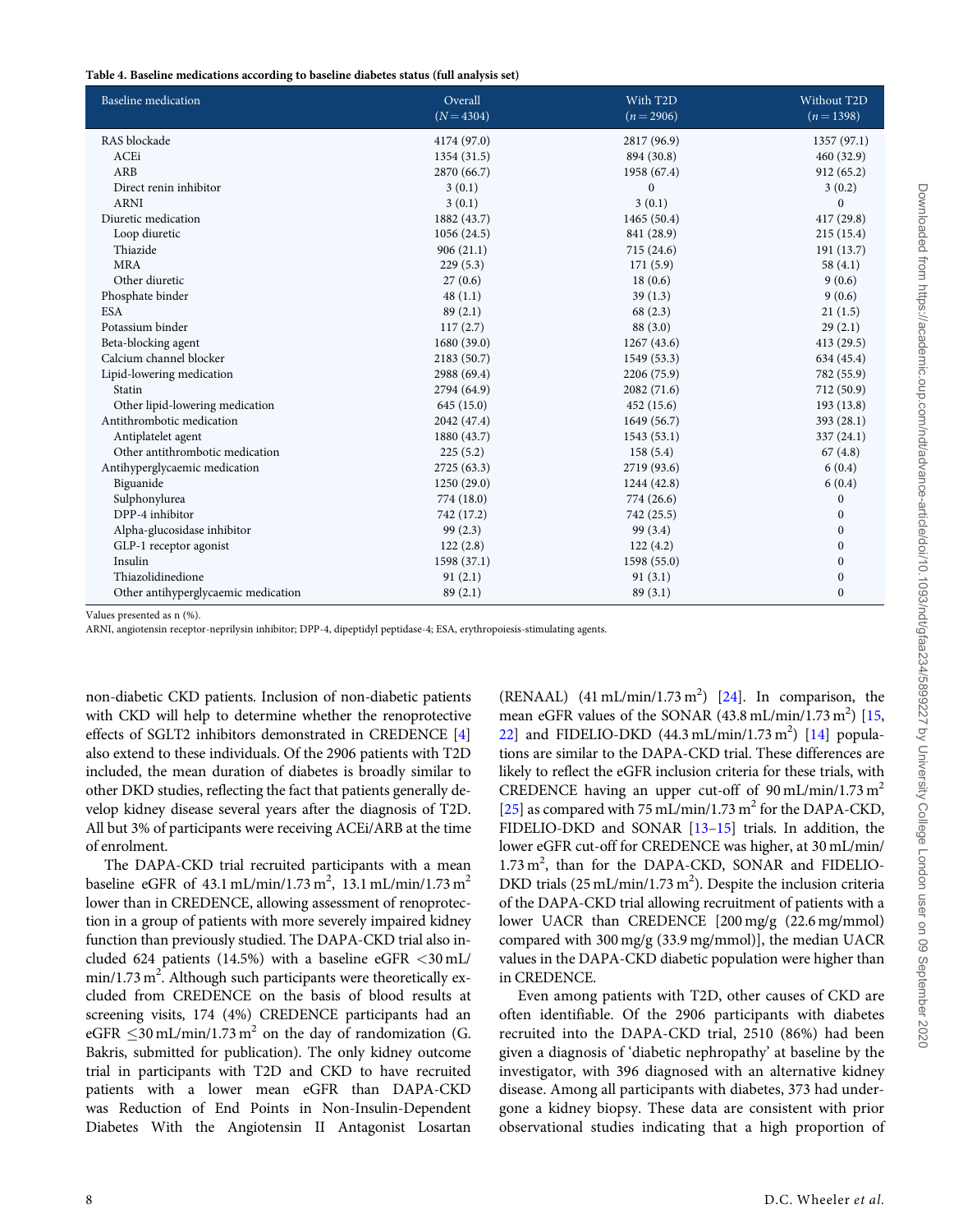<span id="page-8-0"></span>

|                      | Table 5. Comparison of the DAPA-CKD diabetic subpopulation with populations recruited to other contemporary trials of DKD in patients already re- |  |  |
|----------------------|---------------------------------------------------------------------------------------------------------------------------------------------------|--|--|
| ceiving RAS blockade |                                                                                                                                                   |  |  |

| Patients with CKD and diabetes<br>2906<br>4401<br>5674<br>2648 <sup>a</sup><br>Patients with DKD, %<br>86.4<br>100<br>100<br>100<br>$\boldsymbol{0}$<br>$\boldsymbol{0}$<br>$\boldsymbol{0}$<br>13.6<br>Other aetiology, %<br>Dapagliflozin<br>Canagliflozin<br>Finerenone<br>Study drug<br>Atrasentan<br>63.0<br>65.6<br>Age (years), mean<br>64.4<br>64.8<br>Gender, %<br>Male<br>66.8<br>66.1<br>70.2<br>74.2<br>33.2<br>Female<br>33.9<br>29.8<br>25.8<br>Race, %<br>White<br>53.0<br>66.6<br>65.9<br>56.5<br>Black<br>4.7<br>5.1<br>4.7<br>5.6<br>Asian<br>32.1<br>19.9<br>25.3<br>34.0<br>8.4<br>3.8<br>Other<br>10.2<br>3.8<br>Duration of diabetes (years), mean (SD)<br>Median 15.0<br>15.8(8.6)<br>16.6(8.8)<br>16.7(9.1)<br>History of CV disease, %<br>44.1<br>50.4<br>45.9<br>$\qquad \qquad -$<br>History of heart failure, %<br>12.4<br>14.8<br>7.5<br>$\qquad \qquad -$<br>History of myocardial infarction, %<br>11.0<br>13.5<br>6.0<br>$\overline{\phantom{0}}$<br>History of stroke, %<br>7.9<br>12.1<br>$\overline{\phantom{a}}$<br>Blood pressure (mmHg), mean (SD)<br>Systolic<br>139 (17)<br>140(16)<br>138 (14)<br>136(15)<br>Diastolic<br>77(10)<br>78 (9)<br>76(10)<br>75 (10)<br>BMI ( $\text{kg/m}^2$ ), mean (SD)<br>Median 29.0<br>31.3 (6.2)<br>31.1(6.0)<br>$\overline{\phantom{0}}$<br>HbA1c (%), mean (SD)<br>7.8(1.7)<br>8.3(1.3)<br>7.7(1.3)<br>7.8(1.5)<br>HbA1c (mmol/mol), mean (SD)<br>62(19)<br>67(14)<br>61(14)<br>62(16)<br>eGFR, $(mL/min/1.73 m2)$ , mean (SD)<br>43.8 (12.6)<br>56.2 (18.2)<br>44.3 (12.6)<br>43.8 (13.7)<br>eGFR categories (mL/min/1.73 m <sup>2</sup> ), %<br>$\geq 60$<br>12.0<br>40.2<br>11.6<br>$>45 - 60$<br>31.6<br>28.8<br>33.5<br>$52.5^{b}$<br>42.6<br>27.1<br>$\geq$ 30– $<$ 45<br>$<$ 30<br>13.8<br>3.9<br>$\qquad \qquad -$<br>$\overline{a}$<br>$<$ 25<br>2.4<br>$\overline{\phantom{a}}$<br>$\overline{\phantom{0}}$<br>UACR (mg/g), median (25-75 percentile)<br>1017<br>927 (463-1833)<br>851 (446-1634)<br>802 (450-1469)<br>UACR categories (mg/g), %<br>0.7 <sup>c</sup><br>$\mathbf{0}$<br>$<$ 30<br>$0.4\,$<br>$12.1^d$<br>$30 - 300$<br>10.6<br>11.3 <sup>c</sup><br>$87.4^{\rm d}$<br>>300<br>89.4<br>88.0 <sup>c</sup><br>$\overline{\phantom{0}}$<br>Antihyperglycaemic medications, %<br>Biguanide<br>42.8<br>57.8<br>43.8<br>38.1<br>Sulphonylurea<br>26.6<br>28.8<br>23.4<br>28.4<br>DPP-4 inhibitor<br>25.5<br>17.1<br>26.8<br>$\overline{\phantom{0}}$<br>Alpha-glucosidase inhibitor<br>3.4<br>$\qquad \qquad -$<br>$\overline{\phantom{a}}$<br>GLP-1 receptor agonist<br>4.2<br>4.2<br>7.0<br>$\overline{\phantom{0}}$<br>55.0<br>65.5<br>64.1<br>62.5<br>Insulin<br>Thiazolidinedione<br>3.1<br>$\overline{\phantom{0}}$<br>CV medications, %<br>$99.9^e$<br>RAS blockade<br>96.9<br>99.9<br>98.0<br>Diuretic<br>50.4<br>46.7<br>82.6<br>56.6<br>Antithrombotic<br>56.7<br>59.6<br>56.8<br>$\overline{\phantom{a}}$ | Characteristic | DAPA-CKD | <b>CREDENCE</b> [4] | FIDELIO-DKD [14] | <b>SONAR</b> [31] |
|----------------------------------------------------------------------------------------------------------------------------------------------------------------------------------------------------------------------------------------------------------------------------------------------------------------------------------------------------------------------------------------------------------------------------------------------------------------------------------------------------------------------------------------------------------------------------------------------------------------------------------------------------------------------------------------------------------------------------------------------------------------------------------------------------------------------------------------------------------------------------------------------------------------------------------------------------------------------------------------------------------------------------------------------------------------------------------------------------------------------------------------------------------------------------------------------------------------------------------------------------------------------------------------------------------------------------------------------------------------------------------------------------------------------------------------------------------------------------------------------------------------------------------------------------------------------------------------------------------------------------------------------------------------------------------------------------------------------------------------------------------------------------------------------------------------------------------------------------------------------------------------------------------------------------------------------------------------------------------------------------------------------------------------------------------------------------------------------------------------------------------------------------------------------------------------------------------------------------------------------------------------------------------------------------------------------------------------------------------------------------------------------------------------------------------------------------------------------------------------------------------------------------------------------------------------------------------------------------------------------------------------------------------------------------------------------------------------------------------------------------------------------------------------------------------------------------------------------------------------------------------------------------------------------|----------------|----------|---------------------|------------------|-------------------|
|                                                                                                                                                                                                                                                                                                                                                                                                                                                                                                                                                                                                                                                                                                                                                                                                                                                                                                                                                                                                                                                                                                                                                                                                                                                                                                                                                                                                                                                                                                                                                                                                                                                                                                                                                                                                                                                                                                                                                                                                                                                                                                                                                                                                                                                                                                                                                                                                                                                                                                                                                                                                                                                                                                                                                                                                                                                                                                                      |                |          |                     |                  |                   |
|                                                                                                                                                                                                                                                                                                                                                                                                                                                                                                                                                                                                                                                                                                                                                                                                                                                                                                                                                                                                                                                                                                                                                                                                                                                                                                                                                                                                                                                                                                                                                                                                                                                                                                                                                                                                                                                                                                                                                                                                                                                                                                                                                                                                                                                                                                                                                                                                                                                                                                                                                                                                                                                                                                                                                                                                                                                                                                                      |                |          |                     |                  |                   |
|                                                                                                                                                                                                                                                                                                                                                                                                                                                                                                                                                                                                                                                                                                                                                                                                                                                                                                                                                                                                                                                                                                                                                                                                                                                                                                                                                                                                                                                                                                                                                                                                                                                                                                                                                                                                                                                                                                                                                                                                                                                                                                                                                                                                                                                                                                                                                                                                                                                                                                                                                                                                                                                                                                                                                                                                                                                                                                                      |                |          |                     |                  |                   |
|                                                                                                                                                                                                                                                                                                                                                                                                                                                                                                                                                                                                                                                                                                                                                                                                                                                                                                                                                                                                                                                                                                                                                                                                                                                                                                                                                                                                                                                                                                                                                                                                                                                                                                                                                                                                                                                                                                                                                                                                                                                                                                                                                                                                                                                                                                                                                                                                                                                                                                                                                                                                                                                                                                                                                                                                                                                                                                                      |                |          |                     |                  |                   |
|                                                                                                                                                                                                                                                                                                                                                                                                                                                                                                                                                                                                                                                                                                                                                                                                                                                                                                                                                                                                                                                                                                                                                                                                                                                                                                                                                                                                                                                                                                                                                                                                                                                                                                                                                                                                                                                                                                                                                                                                                                                                                                                                                                                                                                                                                                                                                                                                                                                                                                                                                                                                                                                                                                                                                                                                                                                                                                                      |                |          |                     |                  |                   |
|                                                                                                                                                                                                                                                                                                                                                                                                                                                                                                                                                                                                                                                                                                                                                                                                                                                                                                                                                                                                                                                                                                                                                                                                                                                                                                                                                                                                                                                                                                                                                                                                                                                                                                                                                                                                                                                                                                                                                                                                                                                                                                                                                                                                                                                                                                                                                                                                                                                                                                                                                                                                                                                                                                                                                                                                                                                                                                                      |                |          |                     |                  |                   |
|                                                                                                                                                                                                                                                                                                                                                                                                                                                                                                                                                                                                                                                                                                                                                                                                                                                                                                                                                                                                                                                                                                                                                                                                                                                                                                                                                                                                                                                                                                                                                                                                                                                                                                                                                                                                                                                                                                                                                                                                                                                                                                                                                                                                                                                                                                                                                                                                                                                                                                                                                                                                                                                                                                                                                                                                                                                                                                                      |                |          |                     |                  |                   |
|                                                                                                                                                                                                                                                                                                                                                                                                                                                                                                                                                                                                                                                                                                                                                                                                                                                                                                                                                                                                                                                                                                                                                                                                                                                                                                                                                                                                                                                                                                                                                                                                                                                                                                                                                                                                                                                                                                                                                                                                                                                                                                                                                                                                                                                                                                                                                                                                                                                                                                                                                                                                                                                                                                                                                                                                                                                                                                                      |                |          |                     |                  |                   |
|                                                                                                                                                                                                                                                                                                                                                                                                                                                                                                                                                                                                                                                                                                                                                                                                                                                                                                                                                                                                                                                                                                                                                                                                                                                                                                                                                                                                                                                                                                                                                                                                                                                                                                                                                                                                                                                                                                                                                                                                                                                                                                                                                                                                                                                                                                                                                                                                                                                                                                                                                                                                                                                                                                                                                                                                                                                                                                                      |                |          |                     |                  |                   |
|                                                                                                                                                                                                                                                                                                                                                                                                                                                                                                                                                                                                                                                                                                                                                                                                                                                                                                                                                                                                                                                                                                                                                                                                                                                                                                                                                                                                                                                                                                                                                                                                                                                                                                                                                                                                                                                                                                                                                                                                                                                                                                                                                                                                                                                                                                                                                                                                                                                                                                                                                                                                                                                                                                                                                                                                                                                                                                                      |                |          |                     |                  |                   |
|                                                                                                                                                                                                                                                                                                                                                                                                                                                                                                                                                                                                                                                                                                                                                                                                                                                                                                                                                                                                                                                                                                                                                                                                                                                                                                                                                                                                                                                                                                                                                                                                                                                                                                                                                                                                                                                                                                                                                                                                                                                                                                                                                                                                                                                                                                                                                                                                                                                                                                                                                                                                                                                                                                                                                                                                                                                                                                                      |                |          |                     |                  |                   |
|                                                                                                                                                                                                                                                                                                                                                                                                                                                                                                                                                                                                                                                                                                                                                                                                                                                                                                                                                                                                                                                                                                                                                                                                                                                                                                                                                                                                                                                                                                                                                                                                                                                                                                                                                                                                                                                                                                                                                                                                                                                                                                                                                                                                                                                                                                                                                                                                                                                                                                                                                                                                                                                                                                                                                                                                                                                                                                                      |                |          |                     |                  |                   |
|                                                                                                                                                                                                                                                                                                                                                                                                                                                                                                                                                                                                                                                                                                                                                                                                                                                                                                                                                                                                                                                                                                                                                                                                                                                                                                                                                                                                                                                                                                                                                                                                                                                                                                                                                                                                                                                                                                                                                                                                                                                                                                                                                                                                                                                                                                                                                                                                                                                                                                                                                                                                                                                                                                                                                                                                                                                                                                                      |                |          |                     |                  |                   |
|                                                                                                                                                                                                                                                                                                                                                                                                                                                                                                                                                                                                                                                                                                                                                                                                                                                                                                                                                                                                                                                                                                                                                                                                                                                                                                                                                                                                                                                                                                                                                                                                                                                                                                                                                                                                                                                                                                                                                                                                                                                                                                                                                                                                                                                                                                                                                                                                                                                                                                                                                                                                                                                                                                                                                                                                                                                                                                                      |                |          |                     |                  |                   |
|                                                                                                                                                                                                                                                                                                                                                                                                                                                                                                                                                                                                                                                                                                                                                                                                                                                                                                                                                                                                                                                                                                                                                                                                                                                                                                                                                                                                                                                                                                                                                                                                                                                                                                                                                                                                                                                                                                                                                                                                                                                                                                                                                                                                                                                                                                                                                                                                                                                                                                                                                                                                                                                                                                                                                                                                                                                                                                                      |                |          |                     |                  |                   |
|                                                                                                                                                                                                                                                                                                                                                                                                                                                                                                                                                                                                                                                                                                                                                                                                                                                                                                                                                                                                                                                                                                                                                                                                                                                                                                                                                                                                                                                                                                                                                                                                                                                                                                                                                                                                                                                                                                                                                                                                                                                                                                                                                                                                                                                                                                                                                                                                                                                                                                                                                                                                                                                                                                                                                                                                                                                                                                                      |                |          |                     |                  |                   |
|                                                                                                                                                                                                                                                                                                                                                                                                                                                                                                                                                                                                                                                                                                                                                                                                                                                                                                                                                                                                                                                                                                                                                                                                                                                                                                                                                                                                                                                                                                                                                                                                                                                                                                                                                                                                                                                                                                                                                                                                                                                                                                                                                                                                                                                                                                                                                                                                                                                                                                                                                                                                                                                                                                                                                                                                                                                                                                                      |                |          |                     |                  |                   |
|                                                                                                                                                                                                                                                                                                                                                                                                                                                                                                                                                                                                                                                                                                                                                                                                                                                                                                                                                                                                                                                                                                                                                                                                                                                                                                                                                                                                                                                                                                                                                                                                                                                                                                                                                                                                                                                                                                                                                                                                                                                                                                                                                                                                                                                                                                                                                                                                                                                                                                                                                                                                                                                                                                                                                                                                                                                                                                                      |                |          |                     |                  |                   |
|                                                                                                                                                                                                                                                                                                                                                                                                                                                                                                                                                                                                                                                                                                                                                                                                                                                                                                                                                                                                                                                                                                                                                                                                                                                                                                                                                                                                                                                                                                                                                                                                                                                                                                                                                                                                                                                                                                                                                                                                                                                                                                                                                                                                                                                                                                                                                                                                                                                                                                                                                                                                                                                                                                                                                                                                                                                                                                                      |                |          |                     |                  |                   |
|                                                                                                                                                                                                                                                                                                                                                                                                                                                                                                                                                                                                                                                                                                                                                                                                                                                                                                                                                                                                                                                                                                                                                                                                                                                                                                                                                                                                                                                                                                                                                                                                                                                                                                                                                                                                                                                                                                                                                                                                                                                                                                                                                                                                                                                                                                                                                                                                                                                                                                                                                                                                                                                                                                                                                                                                                                                                                                                      |                |          |                     |                  |                   |
|                                                                                                                                                                                                                                                                                                                                                                                                                                                                                                                                                                                                                                                                                                                                                                                                                                                                                                                                                                                                                                                                                                                                                                                                                                                                                                                                                                                                                                                                                                                                                                                                                                                                                                                                                                                                                                                                                                                                                                                                                                                                                                                                                                                                                                                                                                                                                                                                                                                                                                                                                                                                                                                                                                                                                                                                                                                                                                                      |                |          |                     |                  |                   |
|                                                                                                                                                                                                                                                                                                                                                                                                                                                                                                                                                                                                                                                                                                                                                                                                                                                                                                                                                                                                                                                                                                                                                                                                                                                                                                                                                                                                                                                                                                                                                                                                                                                                                                                                                                                                                                                                                                                                                                                                                                                                                                                                                                                                                                                                                                                                                                                                                                                                                                                                                                                                                                                                                                                                                                                                                                                                                                                      |                |          |                     |                  |                   |
|                                                                                                                                                                                                                                                                                                                                                                                                                                                                                                                                                                                                                                                                                                                                                                                                                                                                                                                                                                                                                                                                                                                                                                                                                                                                                                                                                                                                                                                                                                                                                                                                                                                                                                                                                                                                                                                                                                                                                                                                                                                                                                                                                                                                                                                                                                                                                                                                                                                                                                                                                                                                                                                                                                                                                                                                                                                                                                                      |                |          |                     |                  |                   |
|                                                                                                                                                                                                                                                                                                                                                                                                                                                                                                                                                                                                                                                                                                                                                                                                                                                                                                                                                                                                                                                                                                                                                                                                                                                                                                                                                                                                                                                                                                                                                                                                                                                                                                                                                                                                                                                                                                                                                                                                                                                                                                                                                                                                                                                                                                                                                                                                                                                                                                                                                                                                                                                                                                                                                                                                                                                                                                                      |                |          |                     |                  |                   |
|                                                                                                                                                                                                                                                                                                                                                                                                                                                                                                                                                                                                                                                                                                                                                                                                                                                                                                                                                                                                                                                                                                                                                                                                                                                                                                                                                                                                                                                                                                                                                                                                                                                                                                                                                                                                                                                                                                                                                                                                                                                                                                                                                                                                                                                                                                                                                                                                                                                                                                                                                                                                                                                                                                                                                                                                                                                                                                                      |                |          |                     |                  |                   |
|                                                                                                                                                                                                                                                                                                                                                                                                                                                                                                                                                                                                                                                                                                                                                                                                                                                                                                                                                                                                                                                                                                                                                                                                                                                                                                                                                                                                                                                                                                                                                                                                                                                                                                                                                                                                                                                                                                                                                                                                                                                                                                                                                                                                                                                                                                                                                                                                                                                                                                                                                                                                                                                                                                                                                                                                                                                                                                                      |                |          |                     |                  |                   |
|                                                                                                                                                                                                                                                                                                                                                                                                                                                                                                                                                                                                                                                                                                                                                                                                                                                                                                                                                                                                                                                                                                                                                                                                                                                                                                                                                                                                                                                                                                                                                                                                                                                                                                                                                                                                                                                                                                                                                                                                                                                                                                                                                                                                                                                                                                                                                                                                                                                                                                                                                                                                                                                                                                                                                                                                                                                                                                                      |                |          |                     |                  |                   |
|                                                                                                                                                                                                                                                                                                                                                                                                                                                                                                                                                                                                                                                                                                                                                                                                                                                                                                                                                                                                                                                                                                                                                                                                                                                                                                                                                                                                                                                                                                                                                                                                                                                                                                                                                                                                                                                                                                                                                                                                                                                                                                                                                                                                                                                                                                                                                                                                                                                                                                                                                                                                                                                                                                                                                                                                                                                                                                                      |                |          |                     |                  |                   |
|                                                                                                                                                                                                                                                                                                                                                                                                                                                                                                                                                                                                                                                                                                                                                                                                                                                                                                                                                                                                                                                                                                                                                                                                                                                                                                                                                                                                                                                                                                                                                                                                                                                                                                                                                                                                                                                                                                                                                                                                                                                                                                                                                                                                                                                                                                                                                                                                                                                                                                                                                                                                                                                                                                                                                                                                                                                                                                                      |                |          |                     |                  |                   |
|                                                                                                                                                                                                                                                                                                                                                                                                                                                                                                                                                                                                                                                                                                                                                                                                                                                                                                                                                                                                                                                                                                                                                                                                                                                                                                                                                                                                                                                                                                                                                                                                                                                                                                                                                                                                                                                                                                                                                                                                                                                                                                                                                                                                                                                                                                                                                                                                                                                                                                                                                                                                                                                                                                                                                                                                                                                                                                                      |                |          |                     |                  |                   |
|                                                                                                                                                                                                                                                                                                                                                                                                                                                                                                                                                                                                                                                                                                                                                                                                                                                                                                                                                                                                                                                                                                                                                                                                                                                                                                                                                                                                                                                                                                                                                                                                                                                                                                                                                                                                                                                                                                                                                                                                                                                                                                                                                                                                                                                                                                                                                                                                                                                                                                                                                                                                                                                                                                                                                                                                                                                                                                                      |                |          |                     |                  |                   |
|                                                                                                                                                                                                                                                                                                                                                                                                                                                                                                                                                                                                                                                                                                                                                                                                                                                                                                                                                                                                                                                                                                                                                                                                                                                                                                                                                                                                                                                                                                                                                                                                                                                                                                                                                                                                                                                                                                                                                                                                                                                                                                                                                                                                                                                                                                                                                                                                                                                                                                                                                                                                                                                                                                                                                                                                                                                                                                                      |                |          |                     |                  |                   |
|                                                                                                                                                                                                                                                                                                                                                                                                                                                                                                                                                                                                                                                                                                                                                                                                                                                                                                                                                                                                                                                                                                                                                                                                                                                                                                                                                                                                                                                                                                                                                                                                                                                                                                                                                                                                                                                                                                                                                                                                                                                                                                                                                                                                                                                                                                                                                                                                                                                                                                                                                                                                                                                                                                                                                                                                                                                                                                                      |                |          |                     |                  |                   |
|                                                                                                                                                                                                                                                                                                                                                                                                                                                                                                                                                                                                                                                                                                                                                                                                                                                                                                                                                                                                                                                                                                                                                                                                                                                                                                                                                                                                                                                                                                                                                                                                                                                                                                                                                                                                                                                                                                                                                                                                                                                                                                                                                                                                                                                                                                                                                                                                                                                                                                                                                                                                                                                                                                                                                                                                                                                                                                                      |                |          |                     |                  |                   |
|                                                                                                                                                                                                                                                                                                                                                                                                                                                                                                                                                                                                                                                                                                                                                                                                                                                                                                                                                                                                                                                                                                                                                                                                                                                                                                                                                                                                                                                                                                                                                                                                                                                                                                                                                                                                                                                                                                                                                                                                                                                                                                                                                                                                                                                                                                                                                                                                                                                                                                                                                                                                                                                                                                                                                                                                                                                                                                                      |                |          |                     |                  |                   |
|                                                                                                                                                                                                                                                                                                                                                                                                                                                                                                                                                                                                                                                                                                                                                                                                                                                                                                                                                                                                                                                                                                                                                                                                                                                                                                                                                                                                                                                                                                                                                                                                                                                                                                                                                                                                                                                                                                                                                                                                                                                                                                                                                                                                                                                                                                                                                                                                                                                                                                                                                                                                                                                                                                                                                                                                                                                                                                                      |                |          |                     |                  |                   |
|                                                                                                                                                                                                                                                                                                                                                                                                                                                                                                                                                                                                                                                                                                                                                                                                                                                                                                                                                                                                                                                                                                                                                                                                                                                                                                                                                                                                                                                                                                                                                                                                                                                                                                                                                                                                                                                                                                                                                                                                                                                                                                                                                                                                                                                                                                                                                                                                                                                                                                                                                                                                                                                                                                                                                                                                                                                                                                                      |                |          |                     |                  |                   |
|                                                                                                                                                                                                                                                                                                                                                                                                                                                                                                                                                                                                                                                                                                                                                                                                                                                                                                                                                                                                                                                                                                                                                                                                                                                                                                                                                                                                                                                                                                                                                                                                                                                                                                                                                                                                                                                                                                                                                                                                                                                                                                                                                                                                                                                                                                                                                                                                                                                                                                                                                                                                                                                                                                                                                                                                                                                                                                                      |                |          |                     |                  |                   |
|                                                                                                                                                                                                                                                                                                                                                                                                                                                                                                                                                                                                                                                                                                                                                                                                                                                                                                                                                                                                                                                                                                                                                                                                                                                                                                                                                                                                                                                                                                                                                                                                                                                                                                                                                                                                                                                                                                                                                                                                                                                                                                                                                                                                                                                                                                                                                                                                                                                                                                                                                                                                                                                                                                                                                                                                                                                                                                                      |                |          |                     |                  |                   |
|                                                                                                                                                                                                                                                                                                                                                                                                                                                                                                                                                                                                                                                                                                                                                                                                                                                                                                                                                                                                                                                                                                                                                                                                                                                                                                                                                                                                                                                                                                                                                                                                                                                                                                                                                                                                                                                                                                                                                                                                                                                                                                                                                                                                                                                                                                                                                                                                                                                                                                                                                                                                                                                                                                                                                                                                                                                                                                                      |                |          |                     |                  |                   |
|                                                                                                                                                                                                                                                                                                                                                                                                                                                                                                                                                                                                                                                                                                                                                                                                                                                                                                                                                                                                                                                                                                                                                                                                                                                                                                                                                                                                                                                                                                                                                                                                                                                                                                                                                                                                                                                                                                                                                                                                                                                                                                                                                                                                                                                                                                                                                                                                                                                                                                                                                                                                                                                                                                                                                                                                                                                                                                                      |                |          |                     |                  |                   |
|                                                                                                                                                                                                                                                                                                                                                                                                                                                                                                                                                                                                                                                                                                                                                                                                                                                                                                                                                                                                                                                                                                                                                                                                                                                                                                                                                                                                                                                                                                                                                                                                                                                                                                                                                                                                                                                                                                                                                                                                                                                                                                                                                                                                                                                                                                                                                                                                                                                                                                                                                                                                                                                                                                                                                                                                                                                                                                                      |                |          |                     |                  |                   |
|                                                                                                                                                                                                                                                                                                                                                                                                                                                                                                                                                                                                                                                                                                                                                                                                                                                                                                                                                                                                                                                                                                                                                                                                                                                                                                                                                                                                                                                                                                                                                                                                                                                                                                                                                                                                                                                                                                                                                                                                                                                                                                                                                                                                                                                                                                                                                                                                                                                                                                                                                                                                                                                                                                                                                                                                                                                                                                                      |                |          |                     |                  |                   |
|                                                                                                                                                                                                                                                                                                                                                                                                                                                                                                                                                                                                                                                                                                                                                                                                                                                                                                                                                                                                                                                                                                                                                                                                                                                                                                                                                                                                                                                                                                                                                                                                                                                                                                                                                                                                                                                                                                                                                                                                                                                                                                                                                                                                                                                                                                                                                                                                                                                                                                                                                                                                                                                                                                                                                                                                                                                                                                                      |                |          |                     |                  |                   |
|                                                                                                                                                                                                                                                                                                                                                                                                                                                                                                                                                                                                                                                                                                                                                                                                                                                                                                                                                                                                                                                                                                                                                                                                                                                                                                                                                                                                                                                                                                                                                                                                                                                                                                                                                                                                                                                                                                                                                                                                                                                                                                                                                                                                                                                                                                                                                                                                                                                                                                                                                                                                                                                                                                                                                                                                                                                                                                                      |                |          |                     |                  |                   |
|                                                                                                                                                                                                                                                                                                                                                                                                                                                                                                                                                                                                                                                                                                                                                                                                                                                                                                                                                                                                                                                                                                                                                                                                                                                                                                                                                                                                                                                                                                                                                                                                                                                                                                                                                                                                                                                                                                                                                                                                                                                                                                                                                                                                                                                                                                                                                                                                                                                                                                                                                                                                                                                                                                                                                                                                                                                                                                                      |                |          |                     |                  |                   |
|                                                                                                                                                                                                                                                                                                                                                                                                                                                                                                                                                                                                                                                                                                                                                                                                                                                                                                                                                                                                                                                                                                                                                                                                                                                                                                                                                                                                                                                                                                                                                                                                                                                                                                                                                                                                                                                                                                                                                                                                                                                                                                                                                                                                                                                                                                                                                                                                                                                                                                                                                                                                                                                                                                                                                                                                                                                                                                                      |                |          |                     |                  |                   |
|                                                                                                                                                                                                                                                                                                                                                                                                                                                                                                                                                                                                                                                                                                                                                                                                                                                                                                                                                                                                                                                                                                                                                                                                                                                                                                                                                                                                                                                                                                                                                                                                                                                                                                                                                                                                                                                                                                                                                                                                                                                                                                                                                                                                                                                                                                                                                                                                                                                                                                                                                                                                                                                                                                                                                                                                                                                                                                                      |                |          |                     |                  |                   |
|                                                                                                                                                                                                                                                                                                                                                                                                                                                                                                                                                                                                                                                                                                                                                                                                                                                                                                                                                                                                                                                                                                                                                                                                                                                                                                                                                                                                                                                                                                                                                                                                                                                                                                                                                                                                                                                                                                                                                                                                                                                                                                                                                                                                                                                                                                                                                                                                                                                                                                                                                                                                                                                                                                                                                                                                                                                                                                                      | Beta-blocker   | 43.6     | 40.2                | 52.2             | 41.7              |
| Statin<br>71.6<br>69.0<br>78.4<br>74.3                                                                                                                                                                                                                                                                                                                                                                                                                                                                                                                                                                                                                                                                                                                                                                                                                                                                                                                                                                                                                                                                                                                                                                                                                                                                                                                                                                                                                                                                                                                                                                                                                                                                                                                                                                                                                                                                                                                                                                                                                                                                                                                                                                                                                                                                                                                                                                                                                                                                                                                                                                                                                                                                                                                                                                                                                                                                               |                |          |                     |                  |                   |
| Calcium channel blocker<br>53.3<br>63.2<br>$\overline{\phantom{0}}$<br>57.6                                                                                                                                                                                                                                                                                                                                                                                                                                                                                                                                                                                                                                                                                                                                                                                                                                                                                                                                                                                                                                                                                                                                                                                                                                                                                                                                                                                                                                                                                                                                                                                                                                                                                                                                                                                                                                                                                                                                                                                                                                                                                                                                                                                                                                                                                                                                                                                                                                                                                                                                                                                                                                                                                                                                                                                                                                          |                |          |                     |                  |                   |

<sup>a</sup>Number of participants who were classed as 'responders' and enrolled into UACR responder stratum of the study.

 $^{\rm b}$ eGFR range 25– $<$ 45 mL/min/1.73 m<sup>2</sup>.

 $\rm{^{d}}$ <30/30-<300/ $\geq$ 300 mg/g.

e Renin–angiotensin–aldosterone system blockade.

participants with T2D and CKD have kidney pathologies other than DKD when systematically subjected to kidney biopsy [[26](#page-11-0)]. It seems highly likely that other studies enrolling participants with T2D and CKD, including CREDENCE, have recruited participants with non-DKD because histological diagnosis based on prior kidney biopsy has not been an inclusion criterion. Because these participants have not been clearly identified in prior studies, subgroup analysis assessing the impact of interventions on progression of non-DKD has not been possible.

c Normoalbuminuria/microalbuminuria/macroalbuminuria.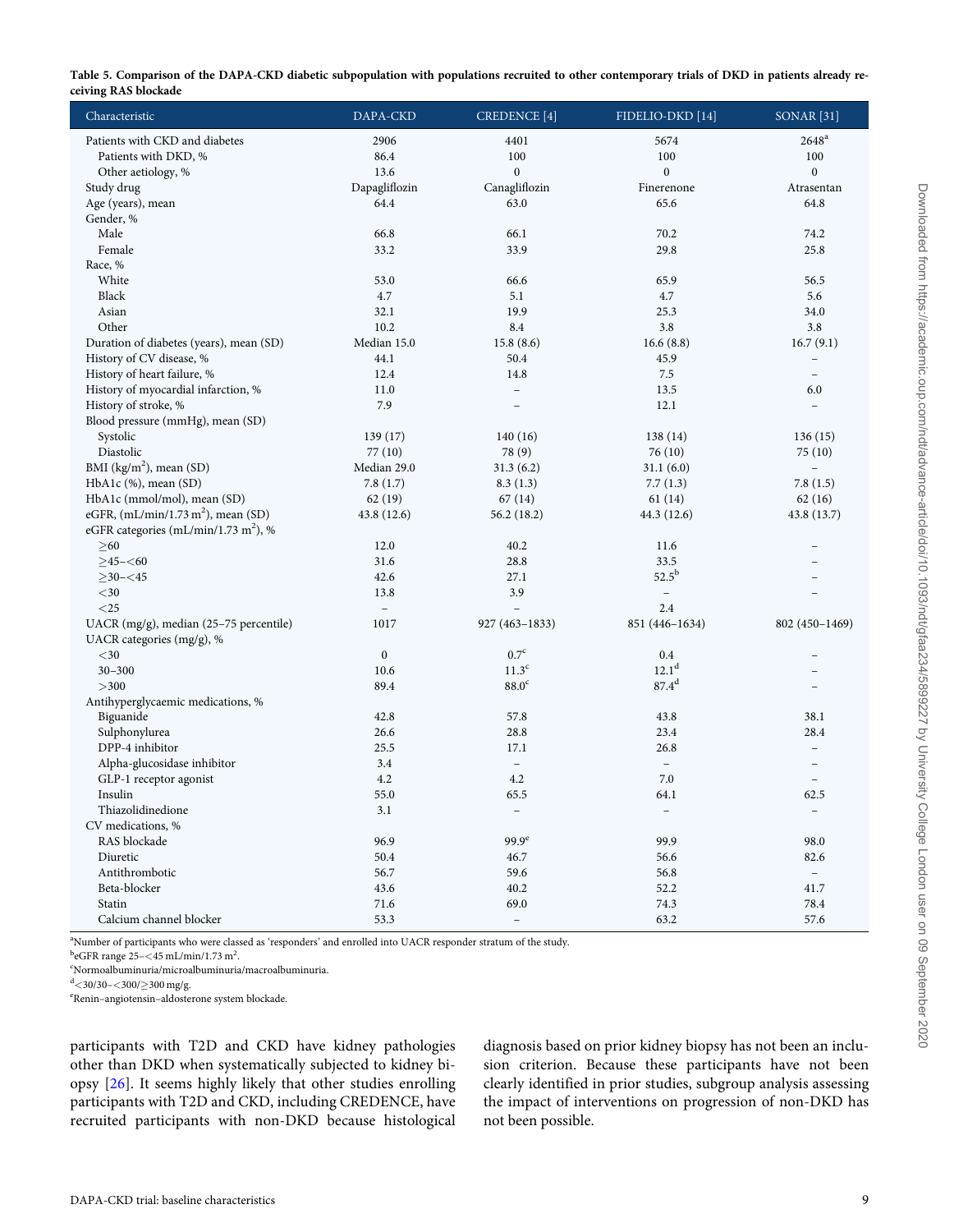<span id="page-9-0"></span>

FIGURE 3: Number of participants with IgAN in clinical trials [[18, 19](#page-11-0)].

Taking the DAPA-CKD trial participants overall, the most common non-diabetic cause of CKD was 'chronic glomerulonephritis' (predominantly IgAN) followed by 'ischaemic/hypertensive nephropathy'. In total, there were 270 participants with a diagnosis of IgAN, including 38 participants with diabetes, making the DAPA-CKD trial one of the largest trials to date involving participants with confirmed IgAN (Figure 3). Larger recruitment targets are proposed for forthcoming trials in IgAN, including the PROTECT [\[27\]](#page-11-0) and NefigArd studies [\[21\]](#page-11-0).

The second-largest non-diabetic nephropathy group were participants reported to have had hypertensive/ischaemic nephropathy, a diagnosis often made without kidney biopsy. A further 115 participants had a diagnosis of focal segmental glomerulosclerosis (FSGS), more than the number studied in the randomized, double-blind, active-control, dose-escalation (DUET) Phase 2 trial, which compared the effect of the dual endothelin type A and angiotensin 2 type 1 receptor antagonist sparsentan versus irbesartan on albuminuria in patients with a diagnosis of primary FSGS [\[28\]](#page-11-0). The ongoing Phase 3 DUPLEX trial has been designed to assess the impact of sparsentan on eGFR slope and proteinuria in 300 participants with biopsyproven FSGS [[29\]](#page-11-0).

As expected in participants with proteinuric CKD, many of the DAPA-CKD participants had a prior history of CV diseases, including heart failure. Participants with T2D were about twice as likely to have had a prior history of coronary artery disease, including myocardial infarction, percutaneous coronary intervention and coronary artery bypass, than those with CKD but without diabetes. A similar pattern was seen with heart failure (12.4% of participants with T2D but only 7.7% of participants without diabetes). The higher prevalence of both atherosclerotic CV disease and heart failure in the diabetic population is important, as it may impact treatment effects and result in a differentiated secondary outcome between the diabetic and nondiabetic population in the DAPA-CKD trial.

More than 50% of the diabetic cohort were receiving insulin, reflecting the long duration of diabetes in many of these participants. Biguanides were the most commonly prescribed oral hypoglycaemic agents, bearing in mind that only 15% of the diabetic subgroup had an eGFR  $\lt$  30 mL/min/1.73 m<sup>2</sup> (the level at which most guidelines preclude the prescription of metformin due to the enhanced risk of lactic acidosis) [\[30\]](#page-11-0).

Two other classes of drug, namely MRAs and GLP1-RA, are of particular interest because their impact on kidney outcomes is currently being assessed in clinical trials in patients with diabetes and CKD. The FIDELIO-DKD trial is assessing the clinical efficacy and safety of finerenone on kidney outcomes in a similar cohort of participants with diabetes and kidney disease ([Table 5](#page-8-0)). According to a recent press release, the FIDELIO-DKD study met its primary and secondary endpoints [\[32\]](#page-11-0). The FLOW trial is examining the efficacy and safety of semaglutide, a GLP1-RA, added to an ACEi/ARB in a similar population ([Table 1](#page-3-0)). With 5.9% of the population with diabetes in the DAPA-CKD trial prescribed MRAs and 4.2% GLP1-RAs, the study will be limited in providing a robust assessment of the effect of dapagliflozin on kidney and CV endpoints when added to these medications.

In conclusion, the DAPA-CKD trial has enrolled a group of participants with a variety of kidney diseases and will allow assessment of SGLT2 inhibition in a broad cohort of patients with proteinuric kidney disease. While small mechanistic studies have demonstrated that SGLT2 inhibitors exert physiological effects in people with non-DKD, including a characteristic haemodynamic 'dip' in GFR [[9](#page-11-0)], the DAPA-CKD trial is the first to capture the effects on clinical kidney outcomes. In the context of other trials in this field, the DAPA-CKD trial will provide unique insights into how to treat patients with kidney disease due to diverse aetiologies.

# ACKNOWLEDGEMENTS

The authors would like to acknowledge Parita Sheth and Nicola Truss, inScience Communications, London, UK, for assistance in editing and preparation of figures. This support was funded by AstraZeneca.

# Members of the DAPA-CKD Executive Committee

Hiddo J.L. Heerspink (Co-chair; University Medical Centre Groningen, Groningen, The Netherlands), David C. Wheeler (Co-chair; University College London, London, UK), Glenn Chertow (Stanford University School of Medicine, Palo Alto, CA, USA), Ricardo Correa-Rotter (National Medical Science and Nutrition Institute Salvador Zubirán, Mexico City, Mexico), Tom Greene (University of Utah Health Sciences, Salt Lake City, UT, USA), Fan Fan Hou (Southern Medical University, Guangzhou, China), John McMurray (University of Glasgow, Glasgow, UK), Peter Rossing (Steno Diabetes Centre, Gentofte, Denmark), Robert Toto (UT Southwestern Medical Center, Dallas, TX, USA), Bergur Stefansson (AstraZeneca, Gothenburg, Sweden) and Anna Maria Langkilde (AstraZeneca, Gothenburg, Sweden).

# Members of the DAPA-CKD Independent Data Monitoring Committee

Marc A. Pfeffer (Chair; Brigham and Women's Hospital, Boston, USA), Stuart Pocock (London School of Hygiene and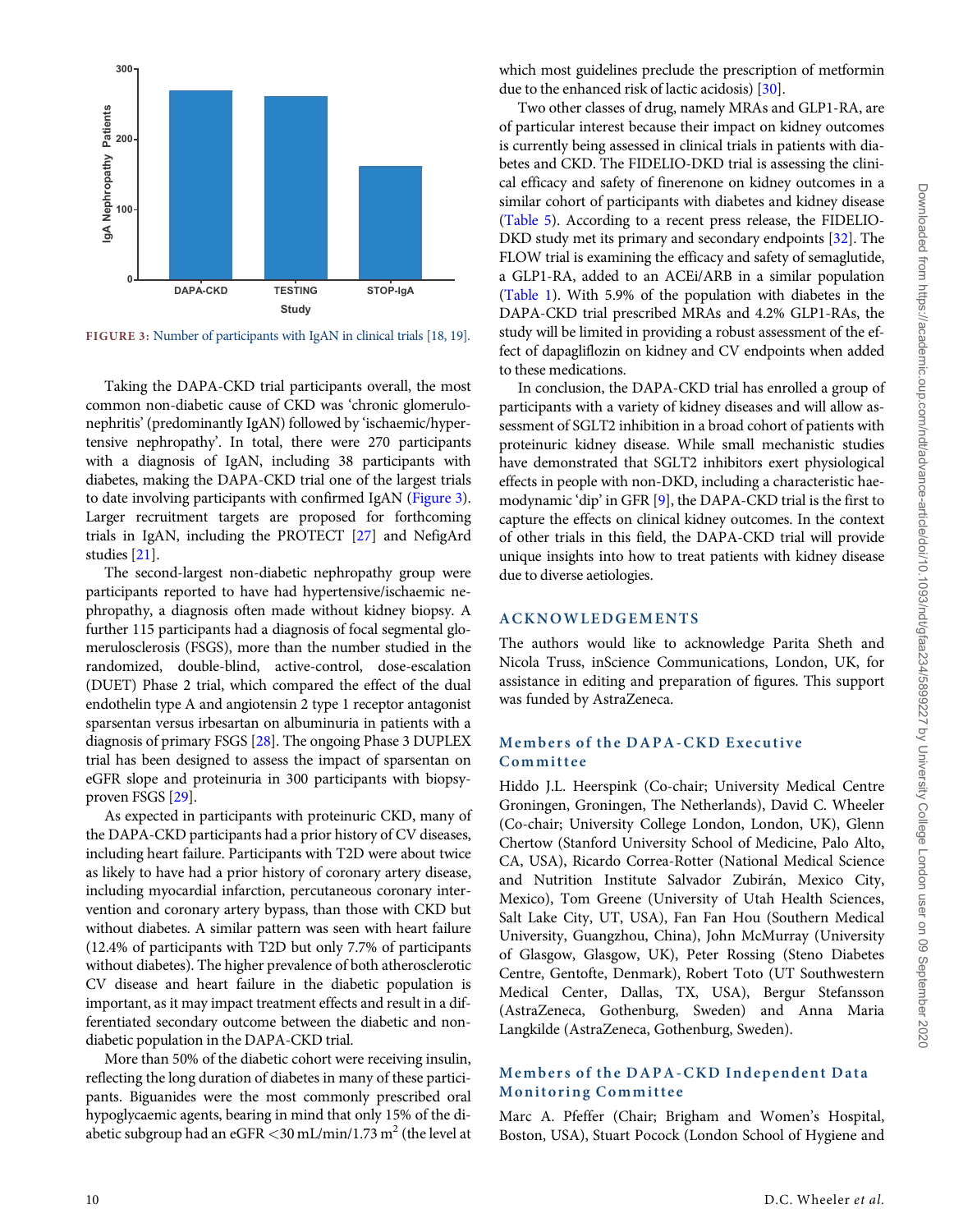Tropical Medicine, London, UK), Karl Swedberg (University of Gothenburg, Göteborg, Sweden), Jean L. Rouleau (Montréal Heart Institute, Montreal, Ouébec, Canada), Nishi Chaturvedi (University College London, London, UK), Peter Ivanovich (Northwestern University, Chicago, USA), Andrew S. Levey (Tufts Medical School, Boston, USA) and Heidi Christ-Schmidt (Statistics Collaborative, Washington, DC, USA).

# Members of the DAPA-CKD Event Adjudication Committee

Claes Held, Professor (Chair; Uppsala Clinical Research Center, Sweden), Christina Christersson (Co-Chair; Uppsala Clinical Research Center, Sweden), Johannes Mann (Cochair; University of Erlangen-Numberg, Munich, Germany) and Christoph Varenhorst (Co-chair; Uppsala Clinical Research Center, Sweden).

#### FUNDING

This study was funded by AstraZeneca.

## CONFLICT OF INTEREST STATEMENT

The DAPA-CKD trial is sponsored by AstraZeneca. The sponsor was involved in the trial design, the writing of the report and the decision to submit the article for publication. H.J.L.H. is a consultant for AbbVie, AstraZeneca, Bayer, Boehringer Ingelheim, Chinook, CSL Pharma, Gilead, Janssen, Merck, Mundi Pharma, Mitsubishi Tanabe, Novo Nordisk and Retrophin. He received research support from Abbvie, AstraZeneca, Boehringer Ingelheim and Janssen. D.C.W. has received honoraria from AstraZeneca, Amgen, Astellas, Bayer, Boehringer Ingelheim, GlaxoSmithKline, Janssen, Merck Sharp and Dohme, Mundipharma, Napp, Sanofi, Tricida and Vifor Fresenius. B.V.S., M.L., C.D.S. and A.M.L. are employees of and own stock in AstraZeneca. M.B. has received honoraria from AstraZeneca and Bayer and has received operational funding for clinical trials from AstraZeneca. O.B. has received personal fees from AbbVie, AstraZeneca, Menarini Group, Merck Sharp & Dohme, Sanofi, Synevo and the World Health Organization and nonfinancial support from Sanofi and Merck Sharp & Dohme. D.Z.I.C has received honoraria from Boehringer Ingelheim-Lilly, Merck, AstraZeneca, Sanofi, Mitsubishi-Tanabe, AbbVie, Janssen, Bayer, Prometic, Bristol Myers Squibb and Novo Nordisk and has received operational funding for clinical trials from Boehringer Ingelheim-Lilly, Merck, Janssen, Sanofi, AstraZeneca and Novo Nordisk. G.M.C. has received fees from AstraZeneca for the DAPA-CKD trial steering committee, research grants from National Institute of Diabetes and Digestive and Kidney Diseases and Amgen; he is on the board of directors for Satellite Healthcare, has received fees for advisory boards for Baxter, Cricket, DiaMedica and Reata; has received fees for advisory boards and holds stock options in Ardelyx, CloudCath, Durect, DxNow and Outset; has received fees from Akebia, Sanifit and Vertex for trial steering committees and has received fees for Data and Safety Monitoring Board service from Angion, Bayer and ReCor. W.D. has received honoraria for educational and research activities from Astra Zeneca, Raffo, GlaxoSmithKline, Ultragenyx and Gador. J.P.D. has received fees from AstraZeneca for the conduct of this study; has received fees from Sanofi-Avensis and CSL Behring as part of a steering committee; has received fees from Novo Nordisk for outcome adjudication for a trial; has received fees from Goldfinch Bio, Birdrock Bio and Boeringer-Ingleheim for study design and received personal fees from Bayer. E.E. has nothing to disclose. R.P.F. has received honoraria paid to his employer for consultancy and educational activities from AstraZeneca, Novo Nordisk, Akebia and Retrophin and research support from Fresenius Medical Care. H.F. has received honoraria from AstraZeneca, Boehringer Ingelheim and Novo Nordisk. J.L.G. has received honoraria from AstraZeneca, Astellas, Bayer, Boehringer Ingelheim, Mundipharma, Novartis, Vifor Fresenius and Novo Nordisk. T.G. has received grants for statistical consulting from AstraZeneca, CSL Behring and Boehringer Ingelheim and has received personal fees from Janssen Pharmaceuticals, DURECT and Pfizer for statistical consulting. H.H. has received lecture fees from Bayer, Alexion, Boehringer Ingelheim and AstraZeneca. F.F.H. has received honoraria from AbbVie and AstraZeneca. S.W.K. reports no conflicts of interest. R.I. reports no conflicts of interest. D.K. has served on the advisory boards of AstraZeneca, Novartis, Sanofi, Boehringer and Biocon. P.B.M. had received honoraria from Pfizer, AstraZeneca, Novartis, Bristol Myers Squibb, Napp, Vifor and Pharmacosmos and research support from Boehringer Ingelheim. J.J.V.M. has received payments to his employer, Glasgow University, for work on clinical trials, consulting and other activities from Alnylam, Amgen, AstraZeneca, Bayer, Bristol Myers Squibb, Cardurion, Cytokinetics, GlaxoSmithKline, Novartis, Pfizer and Theracos; personal lecture fees from the Corpus, Abbott, Hickma, Sun Pharmaceuticals, Medscape/Heart.Org, Radcliffe Cardiology and Servier and is Director at Global Clinical Trial Partners. N.K. is a consultant for AstraZeneca, Gilead, Kyowa-Kirin and GlaxoSmithKline and has received honoraria from AstraZeneca, Astellas, Boehringer Ingelheim, GlaxoSmithKline, Takeda, Daiichi-Sankyo, Otsuka and Kyowa-Kirin. M.N. has received honoraria from Boehringer Ingelheim, Swixx Biopharma, Roche, Sanofi Genzyme and Omeros. F.P. has served as a consultant on advisory boards or as an educator for AstraZeneca, Novo Nordisk, Sanofi, Mundipharma, MSD, Boehringer Ingelheim, Novartis and Amgen and has received research grants to his institution from Novo Nordisk, Amgen and AstraZeneca. R.C.R. is consultant for AstraZeneca, Boehringer Ingelheim, Janssen, Medtronic and Novo Nordisk and has received research support from AstraZeneca, GlaxoSmithKline and Novo Nordisk. P.R. has received honoraria to Steno Diabetes Center Copenhagen for consultancy from AstraZeneca, Astellas, Bayer, Boehringer Ingelheim, Gilead, Novo Nordisk, Merck, Mundipharma, Sanofi and Vifor and research support from AstraZeneca and Novo Nordisk. R.D.T. is a consultant for